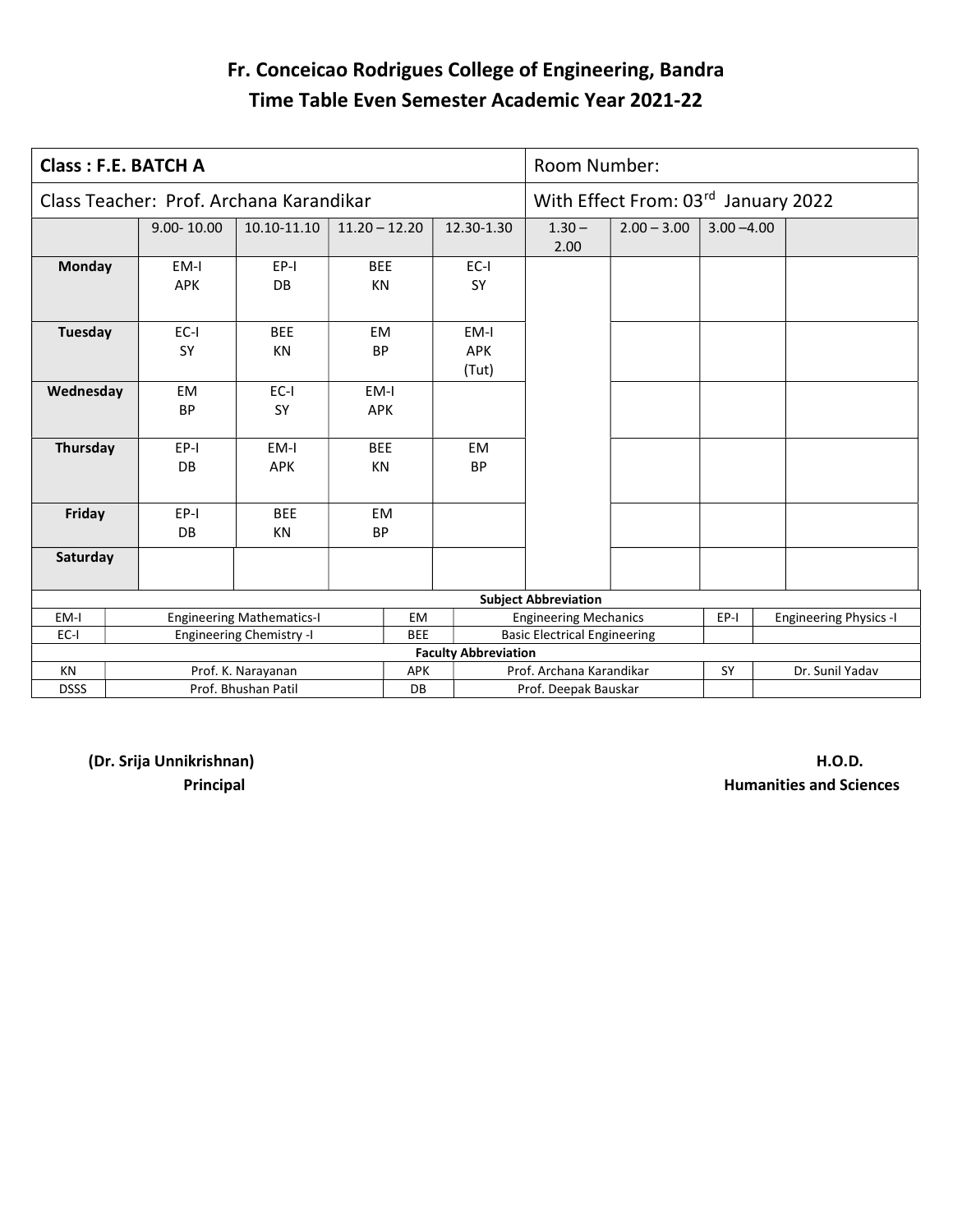|               | <b>Class: F.E. BATCH B</b>          |                                  |                         |            |                             | Room Number:                        |                                     |               |                           |
|---------------|-------------------------------------|----------------------------------|-------------------------|------------|-----------------------------|-------------------------------------|-------------------------------------|---------------|---------------------------|
|               | Class Teacher: Prof. Deepak Bauskar |                                  |                         |            |                             |                                     | With Effect From: 03rd January 2022 |               |                           |
|               | $9.00 - 10.00$                      | $10.10 -$<br>11.10               | $11.20 -$<br>12.20      |            | $12.30 -$<br>1.30           | $1.30 - 2.00$                       | $2.00 -$<br>3.00                    | $3.00 - 4.00$ |                           |
| <b>Monday</b> | <b>EM</b><br><b>DSSS</b>            | <b>BEE</b><br><b>BJ</b>          | EP-I<br>DB.             |            | EM-I<br>APK<br>(Tut)        |                                     |                                     |               |                           |
| Tuesday       | EP-I<br><b>DB</b>                   | EM-I<br><b>APK</b>               | $EC-I$<br><b>SY</b>     |            |                             |                                     |                                     |               |                           |
| Wednesda<br>y | EM-I<br><b>APK</b>                  | <b>EM</b><br><b>DSSS</b>         | <b>BEE</b><br><b>BJ</b> |            | $EC-I$<br>SY                |                                     |                                     |               |                           |
| Thursday      | EM<br><b>DSSS</b>                   | <b>BEE</b><br><b>BJ</b>          | $EC-I$<br><b>SY</b>     |            |                             |                                     |                                     |               |                           |
| Friday        | EM-I<br><b>APK</b>                  | <b>BEE</b><br><b>BJ</b>          | EP-I<br>DB              |            | EM<br><b>DSSS</b>           |                                     |                                     |               |                           |
| Saturday      |                                     |                                  |                         |            |                             |                                     |                                     |               |                           |
|               |                                     |                                  |                         |            |                             | <b>Subject Abbreviation</b>         |                                     |               |                           |
| EM-I          |                                     | <b>Engineering Mathematics-I</b> |                         | <b>EM</b>  |                             | <b>Engineering Mechanics</b>        |                                     | EP-I          | Engineering<br>Physics -I |
| $EC-I$        |                                     | <b>Engineering Chemistry -I</b>  |                         | <b>BEE</b> |                             | <b>Basic Electrical Engineering</b> |                                     |               |                           |
|               |                                     |                                  |                         |            | <b>Faculty Abbreviation</b> |                                     |                                     |               |                           |
| <b>KN</b>     |                                     | Prof. Binsy Joseph               |                         | <b>APK</b> |                             | Prof. Archana Karandikar            |                                     | SY            | Dr. Sunil<br>Yadav        |
| <b>DSSS</b>   |                                     | Prof. D S S Sudhakar             |                         | DB         |                             | Prof. Deepak Bauskar                |                                     |               |                           |

(Dr. Srija Unnikrishnan) H.O.D.

**Principal Automatics and Sciences Principal** Humanities and Sciences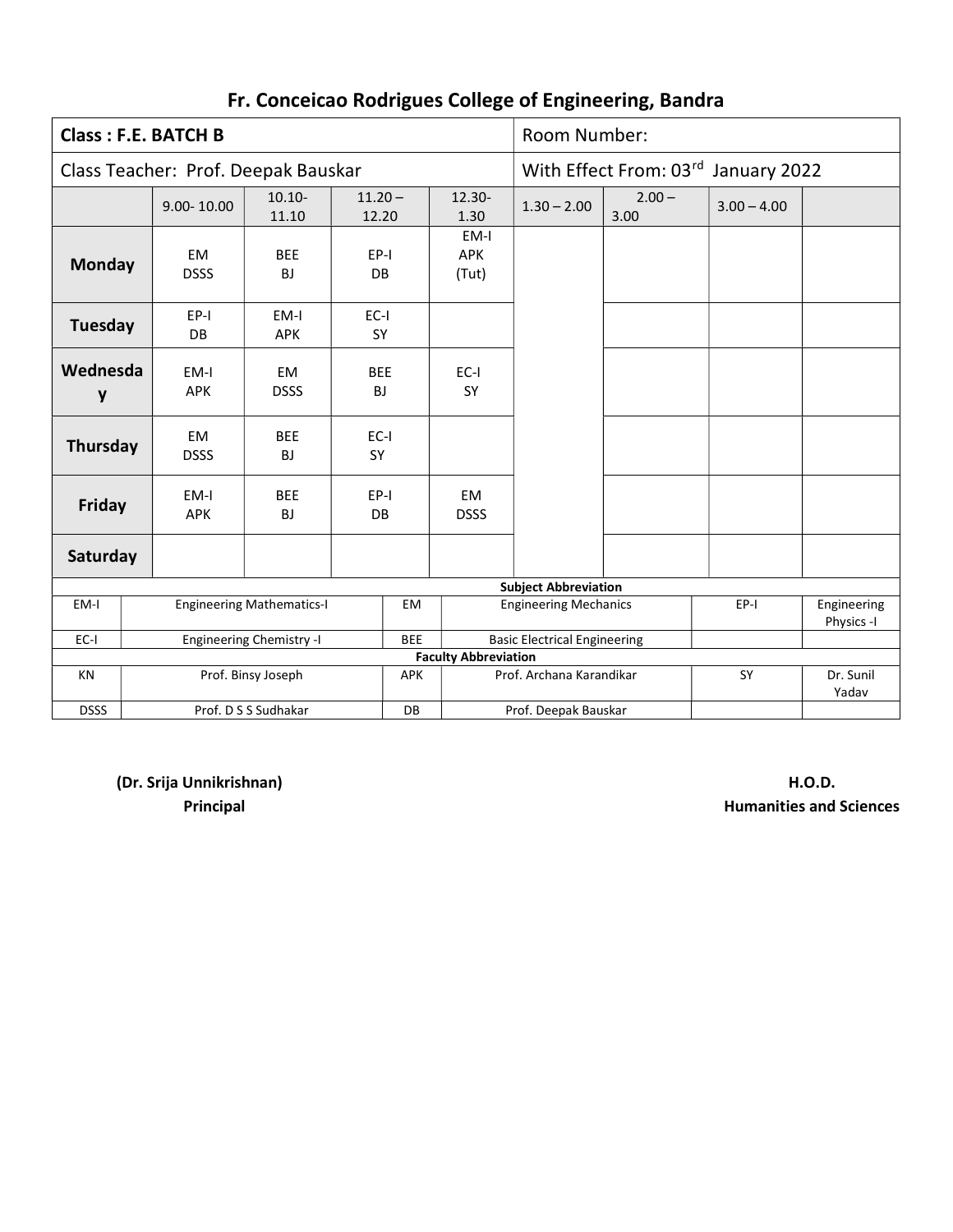|            | <b>Class: F.E. BATCH C</b>       |                                  |                         |            |                             | Room Number:                        |                                     |                  |                           |
|------------|----------------------------------|----------------------------------|-------------------------|------------|-----------------------------|-------------------------------------|-------------------------------------|------------------|---------------------------|
|            | Class Teacher: Prof. Sunil Yadav |                                  |                         |            |                             |                                     | With Effect From: 03rd January 2022 |                  |                           |
|            | $9.00 - 10.00$                   | $10.10 -$<br>11.10               | $11.20 -$<br>12.20      |            | $12.30 -$<br>1.30           | $1.30 -$<br>2.00                    | $2.00 -$<br>3.00                    | $3.00 -$<br>4.00 |                           |
| Monday     | <b>BEE</b><br>SAP                | EC-I<br>SY                       | EM<br><b>VSB</b>        |            | EM-I<br><b>PVS</b>          |                                     |                                     |                  |                           |
| Tuesday    | EM-I<br><b>PVS</b>               | <b>BEE</b><br>SAP                | EP-I<br><b>DB</b>       |            | EM<br><b>VSB</b>            |                                     |                                     |                  |                           |
| Wednesday  | EP-I<br>DB                       | EM-I<br><b>PVS</b>               | <b>EM</b><br><b>VSB</b> |            | EP-I<br><b>DB</b>           |                                     |                                     |                  |                           |
| Thursday   | $EC-I$<br>SY                     | <b>BEE</b><br><b>SAP</b>         | EP-I<br><b>DB</b>       |            | EM-I<br><b>PVS</b><br>(Tut) |                                     |                                     |                  |                           |
| Friday     | $EC-I$<br>SY                     | <b>EM</b><br><b>VSB</b>          | SAP                     | <b>BEE</b> | <b>BEE</b><br>SAP           |                                     |                                     |                  |                           |
| Saturday   |                                  |                                  |                         |            |                             |                                     |                                     |                  |                           |
|            |                                  |                                  |                         |            | <b>Subject Abbreviation</b> |                                     |                                     |                  |                           |
| EM-I       |                                  | <b>Engineering Mathematics-I</b> |                         | EM         |                             | <b>Engineering Mechanics</b>        |                                     | EP-I             | Engineering<br>Physics -I |
| $EC-I$     |                                  | <b>Engineering Chemistry -I</b>  |                         | <b>BEE</b> |                             | <b>Basic Electrical Engineering</b> |                                     |                  |                           |
|            |                                  |                                  |                         |            | <b>Faculty Abbreviation</b> |                                     |                                     |                  |                           |
| SAP        |                                  | Prof. Sangeeta Parshionikar      |                         | <b>PVS</b> |                             | Prof. Pradeep Singh                 |                                     | SY               | Dr. Sunil Yadav           |
| <b>VSB</b> |                                  | Prof. V.S. Bilolikar             |                         | DB         |                             | Prof. Deepak Bauskar                |                                     |                  |                           |

(Dr. Srija Unnikrishnan) H.O.D.

**Principal Automative Service Service Service Service Service Service Service Service Service Service Service S**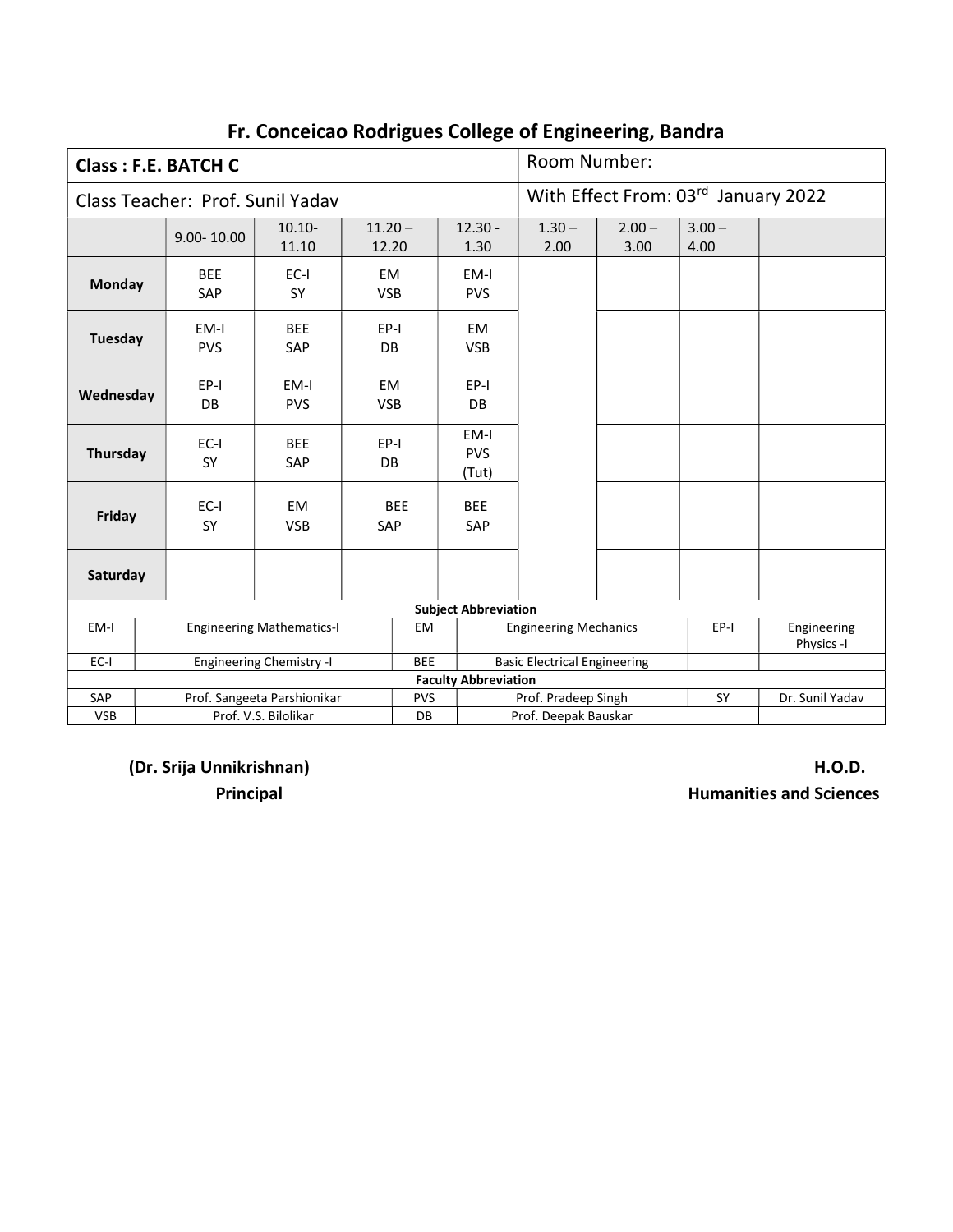| Class: F.E. BATCH D |                                    |                          |                          |                             | Room Number:                        |                                     |               |                               |
|---------------------|------------------------------------|--------------------------|--------------------------|-----------------------------|-------------------------------------|-------------------------------------|---------------|-------------------------------|
|                     | Class Teacher: Prof. Pradeep Singh |                          |                          |                             |                                     | With Effect From: 03rd January 2022 |               |                               |
|                     | $9.00 - 10.00$                     | 10.10-11.10              | $11.20 - 12.20$          | 12.30 -1.30                 | $1.30 - 2.00$                       | $2.00 - 3.00$                       | $3.00 - 4.00$ |                               |
| Monday              | <b>EM</b><br>HV                    | $EC-I$<br><b>HMK</b>     | <b>BEE</b><br><b>SJP</b> | <b>BEE</b><br><b>SJP</b>    |                                     |                                     |               |                               |
| Tuesday             | <b>EM</b><br>HV                    | EP-I<br>DC               | EM-I<br><b>PVS</b>       | EC-I<br><b>HMK</b>          |                                     |                                     |               |                               |
| Wednesday           | $EC-I$<br><b>HMK</b>               | <b>BEE</b><br><b>SJP</b> | EP-I<br>DC               | EM-I<br><b>PVS</b><br>(Tut) |                                     |                                     |               |                               |
| Thursday            | $EP-I$<br>DC                       | EM-I<br><b>PVS</b>       | <b>BEE</b><br><b>SJP</b> | <b>EM</b><br><b>HV</b>      |                                     |                                     |               |                               |
| Friday              | EM-I<br><b>PVS</b>                 | <b>BEE</b><br><b>SJP</b> | <b>EM</b><br><b>HV</b>   | <b>EM</b><br><b>HV</b>      |                                     |                                     |               |                               |
| Saturday            |                                    |                          |                          |                             |                                     |                                     |               |                               |
|                     |                                    |                          |                          | <b>Subject Abbreviation</b> |                                     |                                     |               |                               |
| EM-I                | <b>Engineering Mathematics-I</b>   |                          | <b>EM</b>                |                             | <b>Engineering Mechanics</b>        |                                     | EP-I          | <b>Engineering Physics -I</b> |
| $EC-I$              | <b>Engineering Chemistry -I</b>    |                          | <b>BEE</b>               |                             | <b>Basic Electrical Engineering</b> |                                     |               |                               |
|                     |                                    |                          |                          | <b>Faculty Abbreviation</b> |                                     |                                     |               |                               |
| HV                  | Prof. Hitendra Vaishnav            |                          | <b>SJP</b>               | Prof. Shilpa Patil          |                                     | <b>PVS</b>                          |               | Prof. Pradeep Singh           |
| DC                  | Prof. Dileep C.C.                  |                          | <b>HMK</b>               | Dr. Hemant Khanolkar        |                                     |                                     |               |                               |

(Dr. Srija Unnikrishnan) H.O.D.

**Principal Automobile Excited Excited Automobile Excited Automobile Excited Automobile Excited Automobile Excited Automobile Excited Automobile Excited Automobile Excited Automobile Excited Automobile Excited Automobile Ex**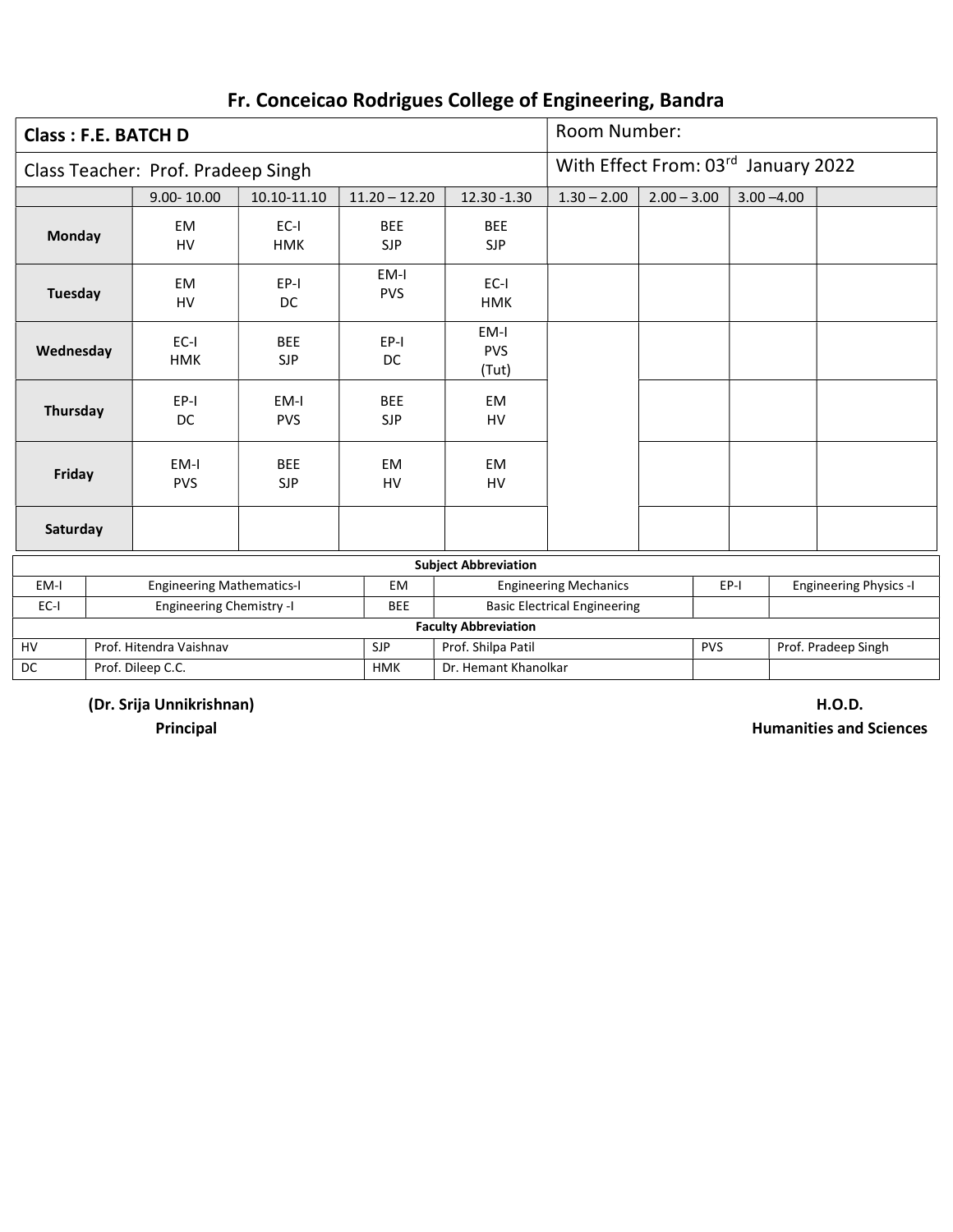| <b>Class: F.E. BATCH E</b> |                                      |                        |                    |                             |                              | Room Number:           |               |                               |  |
|----------------------------|--------------------------------------|------------------------|--------------------|-----------------------------|------------------------------|------------------------|---------------|-------------------------------|--|
|                            | Class Teacher: Prof. Ashwini Shirsat |                        |                    |                             |                              | With Effect From: 03rd |               | January 2022                  |  |
|                            | $9.00 - 10.00$                       | 10.10-11.10            | $11.20 -$<br>12.20 | 12.30-1.30                  | $1.30 - 2.00$                | $2.00 - 3.00$          | $2.00 - 3.00$ | 3.00-4.00                     |  |
| <b>Monday</b>              | $EC-I$<br><b>HMK</b>                 | EM-I<br>AS             | <b>BEE</b><br>JM   | <b>EM</b><br>HV             |                              |                        |               |                               |  |
| Tuesday                    | $EC-I$<br><b>HMK</b>                 | <b>BEE</b><br>JM       | EM-I<br>AS         | EP-I<br>DC                  |                              |                        |               |                               |  |
| Wednesday                  | <b>EM</b><br>HV                      | $EP-I$<br>DC           | <b>BEE</b><br>JM   | EM-I<br>AS                  |                              |                        |               |                               |  |
| Thursday                   | EM-I<br>AS                           | <b>EM</b><br><b>HV</b> | EP-I<br>DC         | EP-I<br>DC                  |                              |                        |               |                               |  |
| Friday                     | <b>EM</b><br><b>HV</b>               | EC-I<br><b>HMK</b>     | <b>BEE</b><br>JM   | <b>BEE</b><br>JM            |                              |                        |               |                               |  |
| Saturday                   |                                      |                        |                    |                             |                              |                        |               |                               |  |
|                            |                                      |                        |                    | <b>Subject Abbreviation</b> |                              |                        |               |                               |  |
| EM-I                       | <b>Engineering Mathematics-I</b>     |                        | EM                 |                             | <b>Engineering Mechanics</b> | EP-I                   |               | <b>Engineering Physics -I</b> |  |
|                            |                                      |                        |                    |                             |                              |                        |               |                               |  |

| LIVI-I      | LURILICCHIIR IVIALIICIHALIUS-I  | LIVI       | LUSTIC CHIIS IVICUIDING             | 65 T | LUBLIC CHIIS FIIYSIUS T |
|-------------|---------------------------------|------------|-------------------------------------|------|-------------------------|
| EC-I        | <b>Engineering Chemistry -I</b> | <b>BEE</b> | <b>Basic Electrical Engineering</b> |      |                         |
|             |                                 |            | <b>Faculty Abbreviation</b>         |      |                         |
| <b>DSSS</b> | Prof. Hitendra Vaishnav         | JM         | Prof. Javen Modi                    | AS   | Prof. Ashwini Shirsat   |
| DC          | Prof. Dileep C.C.               | <b>HMK</b> | Dr. Hemant Khanolkar                |      |                         |
|             |                                 |            |                                     |      |                         |

(Dr. Srija Unnikrishnan) H.O.D.

**Principal Automobile Excited Automobile Excited Automobile Excited Automobile Excited Automobile Excited Automobile Excited Automobile Excited Automobile Excited Automobile Excited Automobile Excited Automobile Excited Au**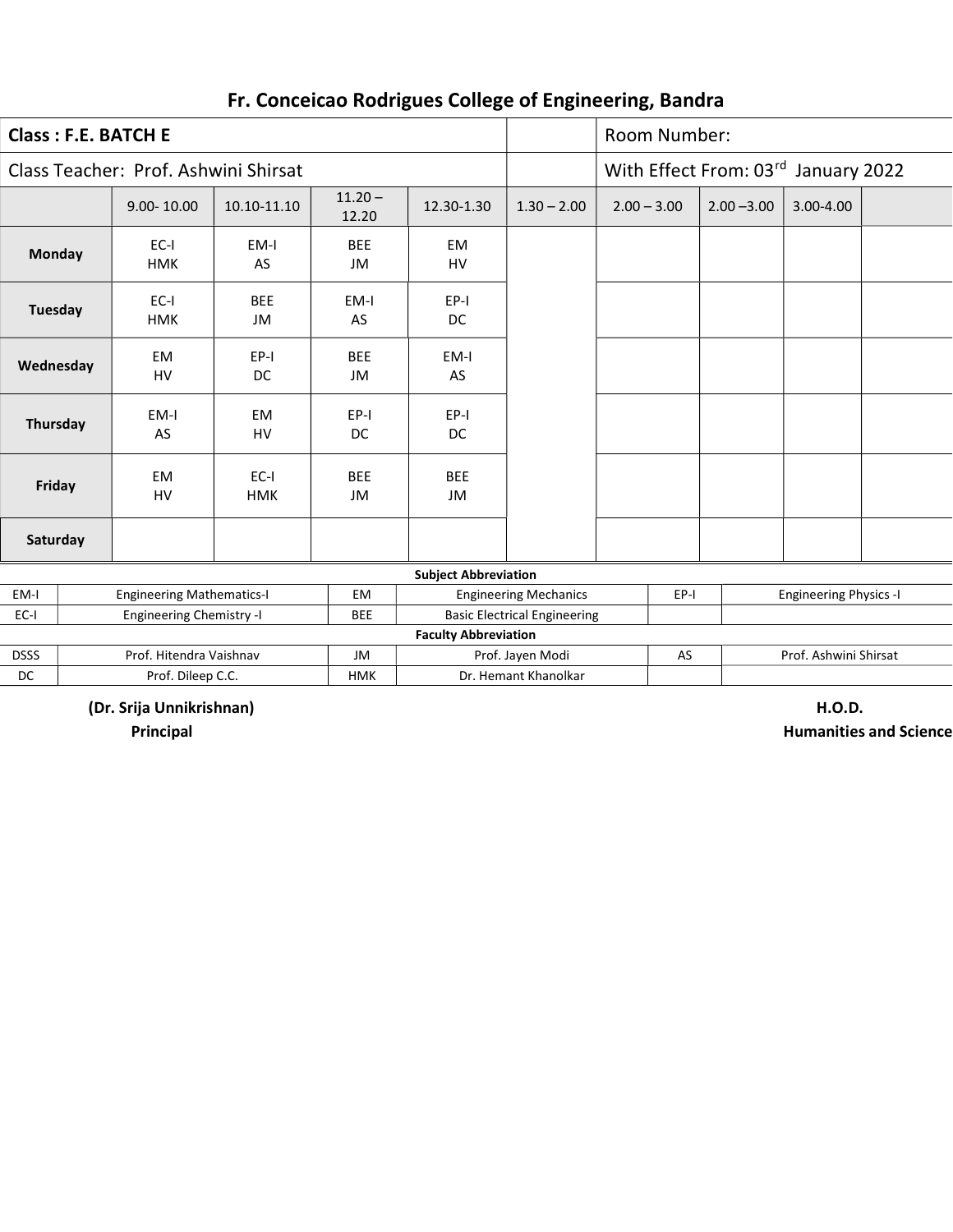| Class: S.E.(E.C.S.) |                                           |                            |                    |                     |              |                             |                                            |                | Room Number:        |                         |                        |                                                                  |  |
|---------------------|-------------------------------------------|----------------------------|--------------------|---------------------|--------------|-----------------------------|--------------------------------------------|----------------|---------------------|-------------------------|------------------------|------------------------------------------------------------------|--|
|                     | Class Teacher: Prof. Heenakausar Pendhari |                            |                    |                     |              |                             |                                            | 2022           |                     |                         |                        | With Effect From: 24th Jan. 2022 - 30th April                    |  |
|                     | $9.00 - 10.00$                            | 10.10-11.10                | $11.20 -$<br>12.20 |                     | 12.30-1.30   |                             | $1.30 -$<br>2.00                           |                | $2.00 - 3.00$       |                         | $2.00 - 3.00$          | 3.00-4.00                                                        |  |
| Monday              |                                           | <b>PYTHON</b><br><b>AL</b> | <b>DSAT</b><br>AL  |                     |              | EC<br><b>DVB</b>            |                                            | EC<br>Α<br>SAM | MP<br>B<br>HP       | CI<br>$\mathsf C$<br>KN | PYT<br>D<br><b>SFN</b> |                                                                  |  |
|                     |                                           |                            | EC                 | <b>CI</b>           | PYT          | <b>PYT</b>                  |                                            |                |                     |                         |                        |                                                                  |  |
| <b>Tuesday</b>      | EM-IV<br><b>APK</b>                       | EC<br><b>DVB</b>           | D                  | A                   | B            | C                           |                                            |                |                     |                         |                        |                                                                  |  |
|                     |                                           |                            | SAM                | KN                  | <b>SFN</b>   | AL                          |                                            |                |                     |                         |                        |                                                                  |  |
|                     |                                           |                            | <b>MP</b>          | <b>CI</b>           | PYT          | PYT                         |                                            |                |                     |                         |                        |                                                                  |  |
| Wednesday           | <b>DSAT</b><br><b>AL</b>                  | CI<br>KN                   | Α                  | B                   | $\mathsf{C}$ | D                           |                                            |                |                     |                         |                        |                                                                  |  |
|                     |                                           |                            | HP                 | KN                  | AL           | <b>SFN</b>                  |                                            |                |                     |                         |                        |                                                                  |  |
|                     |                                           |                            | EC                 | <b>MP</b>           | PYT          | PYT                         |                                            | EC             | <b>MP</b>           | CI                      | PYT                    |                                                                  |  |
| Thursday            | EM-IV<br><b>APK</b>                       | <b>MP</b><br>HP            | C                  | D                   | A            | B                           |                                            | B              | C                   | D                       | $A^*$                  |                                                                  |  |
|                     |                                           |                            | SAM                | HP                  | AL           | <b>SFN</b>                  |                                            | <b>DVB</b>     | HP                  | KN                      | AL                     |                                                                  |  |
| Friday              |                                           | <b>MP</b><br>HP            |                    | EM-IV<br><b>APK</b> | <b>CI</b>    | KN                          |                                            |                | <b>Mini Project</b> |                         |                        |                                                                  |  |
| Saturday            |                                           |                            |                    |                     |              |                             |                                            |                |                     |                         | by 1 as per syllabus   | Note: From 24th Feb 2022, lecture per subject will get increased |  |
|                     |                                           |                            |                    |                     |              | <b>Subject Abbreviation</b> |                                            |                |                     |                         |                        |                                                                  |  |
| EM-IV               | <b>Engineering Mathematics-IV</b>         |                            |                    | EC                  |              |                             | <b>Electronic Circuits</b>                 |                | CI                  |                         |                        | <b>Controls and Instrumentations</b>                             |  |
| <b>MPMC</b>         | Microprocessors and Microcontrollers      |                            |                    | <b>DSAT</b>         |              |                             | Discrete Structures and Automata<br>Theory |                | Python              |                         |                        | Python Lab                                                       |  |
|                     |                                           |                            |                    |                     |              | <b>Faculty Abbreviation</b> |                                            |                |                     |                         |                        |                                                                  |  |
| APK                 | Prof. Archana Karandikar                  |                            |                    | <b>DVB</b>          |              |                             | Dr. Deepak Bhoir                           |                | <b>KN</b>           |                         |                        | Prof. K. Narayanan                                               |  |
| HP                  | Prof. Heenakausar Pendhari                |                            |                    | AL                  |              |                             | Prof. Archana Lopes                        |                | JM                  |                         |                        | Prof. Jayen Modi                                                 |  |
| <b>SFN</b>          | Prof. Sushma Nagdeote                     |                            |                    |                     |              |                             |                                            |                |                     |                         |                        |                                                                  |  |

(Dr. Srija Unnikrishnan) H.O.D.

Principal Electronics and Computer Science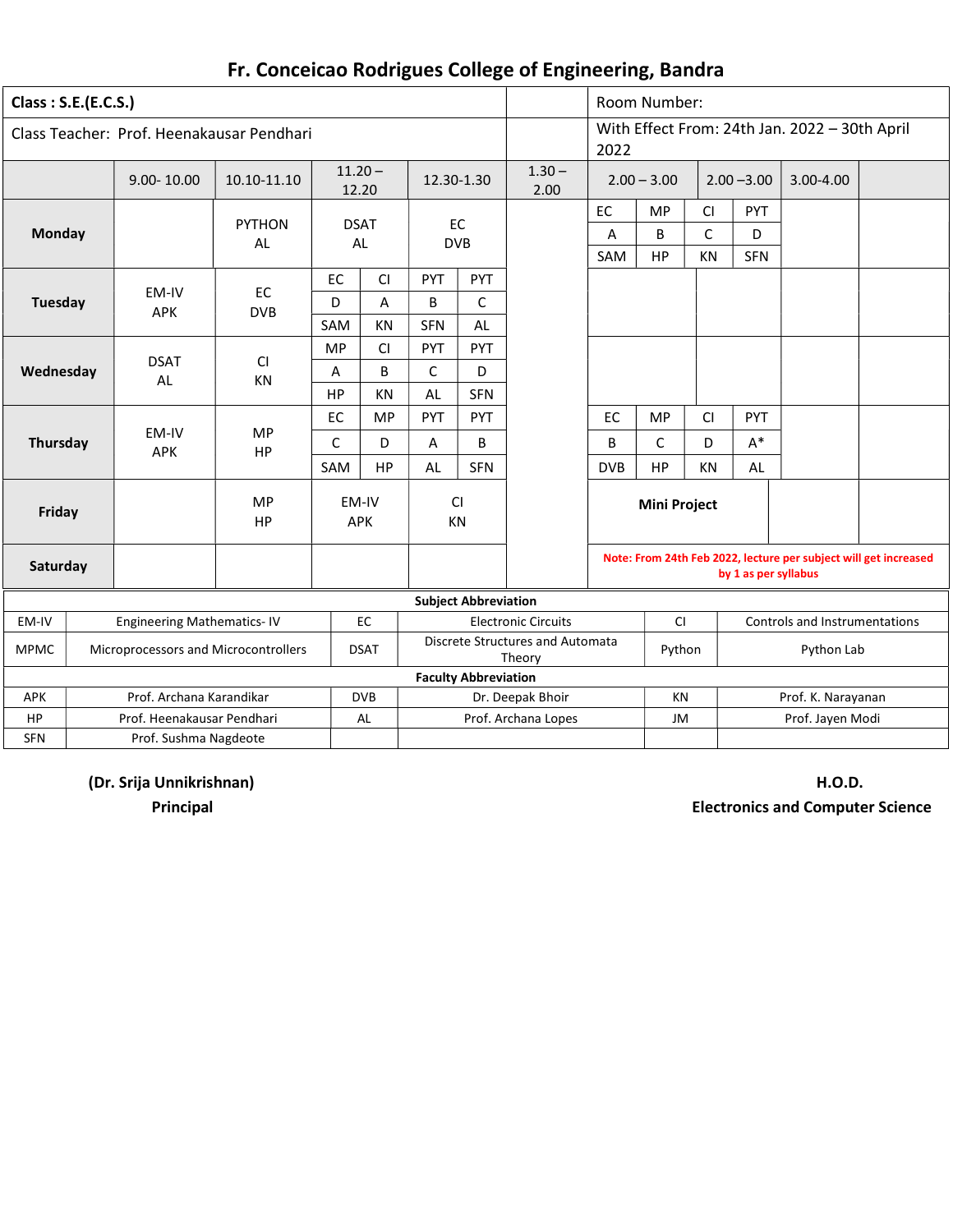| Class: T.E.(E.C.S.) |                             |                                    |                    |                             |             |                                                                                                                                                                                                                                                                                                                                                                                                                   |              |                  | Room Number:  |              |                |            |                                         |  |
|---------------------|-----------------------------|------------------------------------|--------------------|-----------------------------|-------------|-------------------------------------------------------------------------------------------------------------------------------------------------------------------------------------------------------------------------------------------------------------------------------------------------------------------------------------------------------------------------------------------------------------------|--------------|------------------|---------------|--------------|----------------|------------|-----------------------------------------|--|
|                     |                             | Class Teacher: Prof. Archana Lopes |                    |                             |             |                                                                                                                                                                                                                                                                                                                                                                                                                   |              |                  | April 2022    |              |                |            | With Effect From: 24th Jan. 2022 - 30th |  |
|                     |                             | 9.00-10.00                         | $10.10 -$<br>11.10 | $11.20 -$<br>12.20          |             |                                                                                                                                                                                                                                                                                                                                                                                                                   | 12.30-1.30   | $1.30 -$<br>2.00 | $2.00 - 3.00$ |              | $2.00 - 3.00$  |            | 3.00-4.00                               |  |
|                     |                             | AI                                 | <b>DWM</b>         | <b>ESRTOS</b>               | <b>AICN</b> | <b>DWM</b>                                                                                                                                                                                                                                                                                                                                                                                                        | LINUX        |                  |               |              |                |            |                                         |  |
| <b>Monday</b>       |                             |                                    |                    | A                           | B           | $\mathsf{C}$                                                                                                                                                                                                                                                                                                                                                                                                      | D            |                  |               |              |                |            |                                         |  |
|                     |                             | <b>SFN</b>                         | <b>SMD</b>         | SUP                         | <b>SFN</b>  | SMD                                                                                                                                                                                                                                                                                                                                                                                                               | <b>VVG</b>   |                  |               |              |                |            |                                         |  |
|                     |                             |                                    |                    |                             |             |                                                                                                                                                                                                                                                                                                                                                                                                                   |              |                  | <b>ESRTOS</b> | <b>AICN</b>  | <b>DWM</b>     | LINUX      |                                         |  |
| <b>Tuesday</b>      |                             | ML                                 | <b>ESRTOS</b>      | <b>CN</b>                   |             |                                                                                                                                                                                                                                                                                                                                                                                                                   |              |                  | C             | D            | $\overline{A}$ | B          |                                         |  |
|                     |                             | <b>AL</b>                          | <b>SUP</b>         | <b>MTK</b>                  |             |                                                                                                                                                                                                                                                                                                                                                                                                                   |              |                  | <b>SUP</b>    | <b>MTK</b>   | SMD            | <b>VVG</b> |                                         |  |
|                     |                             |                                    |                    |                             |             |                                                                                                                                                                                                                                                                                                                                                                                                                   |              |                  | <b>ESRTOS</b> | <b>AICN</b>  | <b>DWM</b>     | LINUX      |                                         |  |
| Wednesday           |                             | AI                                 | ML                 | <b>ESRTOS</b>               |             |                                                                                                                                                                                                                                                                                                                                                                                                                   |              |                  | B             | $\mathsf{C}$ | D              | A          |                                         |  |
|                     |                             | <b>SFN</b>                         | AL                 | <b>SUP</b><br><b>SMD</b>    |             |                                                                                                                                                                                                                                                                                                                                                                                                                   |              |                  | SUP           | <b>MTK</b>   | SMD            | <b>VVG</b> |                                         |  |
| Thursday            |                             | <b>DWM</b><br><b>SMD</b>           | ML<br>AL           | <b>ESRTOS</b><br><b>SUP</b> |             |                                                                                                                                                                                                                                                                                                                                                                                                                   |              |                  |               |              |                |            |                                         |  |
|                     |                             |                                    |                    | <b>ESRTOS</b>               | <b>AICN</b> | <b>DWM</b>                                                                                                                                                                                                                                                                                                                                                                                                        | LINUX        |                  |               |              |                |            |                                         |  |
| Friday              |                             | <b>LINUX</b>                       | <b>CN</b>          | D                           | A           | B                                                                                                                                                                                                                                                                                                                                                                                                                 | $\mathsf{C}$ |                  |               |              |                |            |                                         |  |
|                     |                             | <b>VVG</b>                         | <b>MTK</b>         | SUP                         | <b>SFN</b>  | SMD                                                                                                                                                                                                                                                                                                                                                                                                               | <b>VVG</b>   |                  |               |              |                |            |                                         |  |
| Saturday            |                             |                                    |                    |                             |             |                                                                                                                                                                                                                                                                                                                                                                                                                   |              |                  |               |              |                |            |                                         |  |
|                     |                             |                                    |                    |                             |             |                                                                                                                                                                                                                                                                                                                                                                                                                   |              |                  |               |              |                |            |                                         |  |
| <b>ESRTOS</b>       |                             | <b>Embedded Systems and RTOS</b>   |                    | AI                          |             |                                                                                                                                                                                                                                                                                                                                                                                                                   |              |                  |               | <b>CN</b>    |                |            |                                         |  |
| <b>DWM</b>          |                             | Data warehousing and Mining        |                    | ML                          |             |                                                                                                                                                                                                                                                                                                                                                                                                                   |              |                  |               |              |                |            |                                         |  |
|                     |                             |                                    |                    |                             |             |                                                                                                                                                                                                                                                                                                                                                                                                                   |              |                  |               |              |                |            |                                         |  |
| <b>SUP</b>          |                             | Dr. Sapna Prabhu                   |                    | <b>SFN</b>                  |             | <b>MINI PROJECT</b><br><b>LINUX</b><br><b>VVG</b><br><b>DWM</b><br><b>CN</b><br><b>MTK</b><br>AI<br><b>SFN</b><br><b>Subject Abbreviation</b><br>Artificial Intelligence<br><b>Computer Networks</b><br>Machine Learning<br>Linux System Admin<br><b>LINUX</b><br><b>Faculty Abbreviation</b><br>Prof. Sushma Nagdeote<br><b>MTK</b><br>Prof. Monica Khanore<br>Prof. Archana Lopes<br>SMD<br>Prof. Sarika Davare |              |                  |               |              |                |            |                                         |  |
| <b>VVG</b>          | Prof. Vaibhay Godbole<br>AL |                                    |                    |                             |             |                                                                                                                                                                                                                                                                                                                                                                                                                   |              |                  |               |              |                |            |                                         |  |

(Dr. Srija Unnikrishnan) H.O.D.

Principal Electronics and Computer Science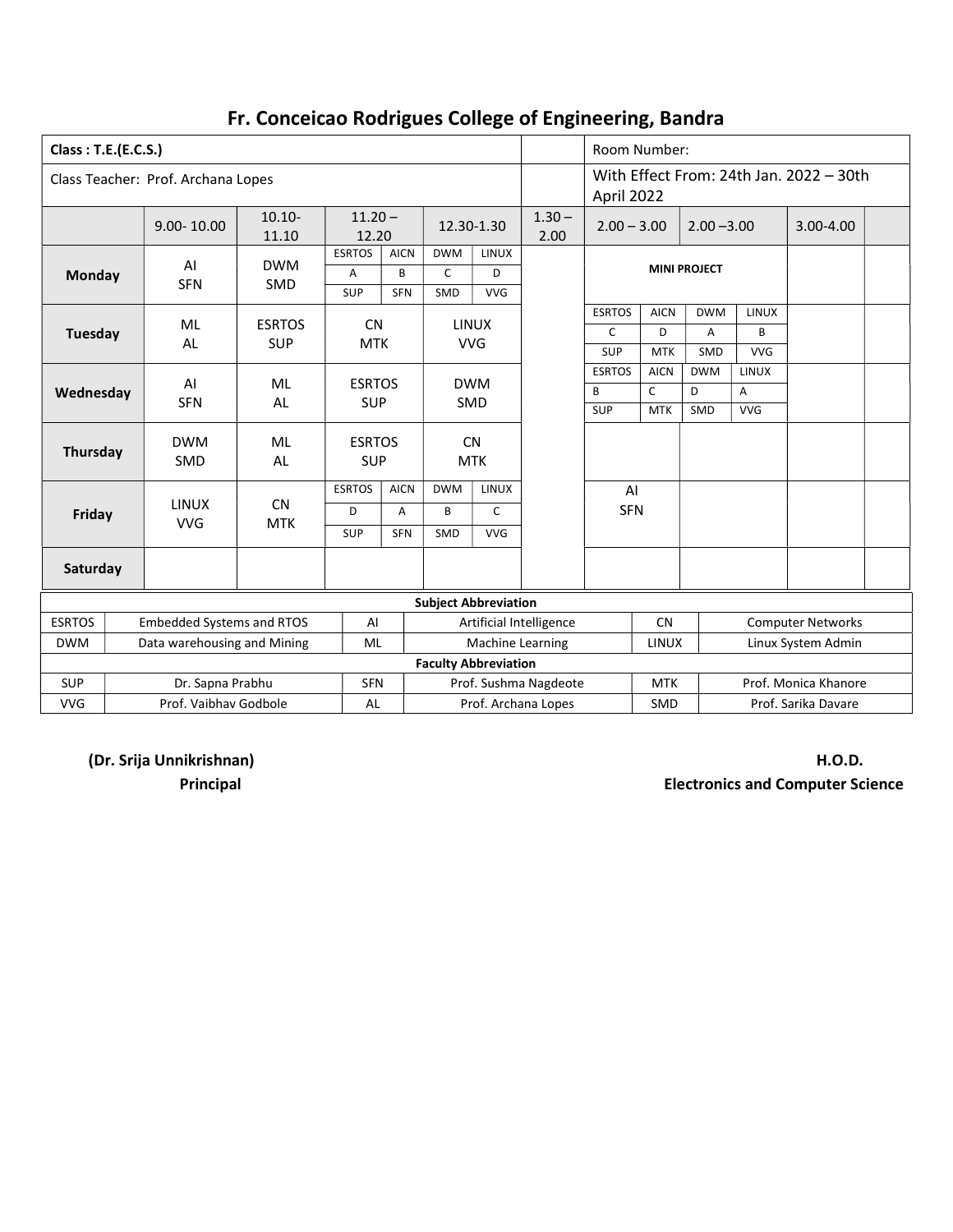|  |  |  |  | Fr. Conceicao Rodrigues College of Engineering, Bandra |  |
|--|--|--|--|--------------------------------------------------------|--|
|--|--|--|--|--------------------------------------------------------|--|

|                   | <b>Class: B.E. (Electronics)</b> |                  |                                      |                    |     |              |                             |                                        | Room Number:      |                   |               |                           |                                               |
|-------------------|----------------------------------|------------------|--------------------------------------|--------------------|-----|--------------|-----------------------------|----------------------------------------|-------------------|-------------------|---------------|---------------------------|-----------------------------------------------|
|                   |                                  |                  | Class Teacher: Prof. Swapnali Makdey |                    |     |              |                             |                                        | 2022              |                   |               |                           | With Effect From: 24th Jan. 2022 - 30th April |
|                   | 9.00-10.00                       |                  | $10.10 -$<br>11.10                   | $11.20 -$<br>12.20 |     |              | 12.30-1.30                  | $1.30 -$<br>2.00                       | $2.00 - 3.00$     |                   | $2.00 - 3.00$ | $3.00 -$<br>4.00          |                                               |
| <b>Monday</b>     |                                  |                  | PROJECT DAY                          |                    |     |              |                             |                                        |                   |                   |               |                           |                                               |
|                   | <b>IOT</b>                       | <b>AVLSI</b>     | <b>MEMS</b>                          | <b>IOT</b>         |     |              | VI/MEMS                     |                                        | <b>AVLSI</b>      |                   | PM/FM         |                           |                                               |
| Tuesday           | B                                | C                | D                                    | SAP                |     |              | DVB/BJ                      |                                        | SAM               |                   | JM/ANT        |                           |                                               |
|                   | <b>MTK</b>                       | SAM              | BJ                                   |                    |     |              |                             |                                        |                   |                   |               |                           |                                               |
|                   | VI/MEMS                          |                  | PM/FM                                | <b>IOT</b>         |     |              | <b>AVLSI</b>                |                                        | <b>IOT</b>        | <b>AVLSI</b>      | VI            |                           |                                               |
| Wednesday         | DVB/BJ                           |                  | JM/ANT                               | SAP                |     |              | SAM                         |                                        | $\overline{A}$    | B                 | C             |                           |                                               |
|                   |                                  |                  |                                      |                    |     |              |                             |                                        | HP                | SAM               | JM            |                           |                                               |
|                   | PM/FM                            |                  | <b>AVLSI</b>                         | VI/MEMS            |     |              | <b>IOT</b>                  |                                        | <b>IOT</b>        | <b>AVLSI</b>      | VI            |                           |                                               |
| Thursday          | JM/ANT                           |                  | SAM                                  | DVB/BJ             |     |              | SAP                         |                                        | D                 | Α                 | B             |                           |                                               |
|                   |                                  |                  |                                      |                    |     |              |                             |                                        | <b>MTK</b>        | SAM               | JM            |                           |                                               |
|                   |                                  |                  |                                      | <b>IOT</b>         |     | <b>AVLSI</b> | VI                          |                                        |                   |                   |               |                           |                                               |
| Friday            | <b>IOT</b><br>SAP                |                  | <b>AVLSI</b><br>SAM                  | C                  |     | D            | A                           |                                        | VI/MEMS<br>DVB/BJ |                   |               |                           |                                               |
|                   |                                  |                  |                                      | <b>HP</b>          | SAM |              | <b>DVB</b>                  |                                        |                   |                   |               |                           |                                               |
| Saturday          |                                  |                  |                                      |                    |     |              |                             |                                        |                   |                   |               |                           |                                               |
|                   |                                  |                  |                                      |                    |     |              | <b>Subject Abbreviation</b> |                                        |                   |                   |               |                           |                                               |
| <b>AVLSI</b>      |                                  |                  | Analog and Mixed VLSI Design         | IoT                |     |              |                             | Internet of Things                     |                   | PM                |               | <b>Project Management</b> |                                               |
| <b>FM</b>         |                                  |                  | Finance Management                   | VI                 |     |              |                             | Virtual Instrumentation                |                   | <b>MEMs</b>       |               | Mems Technology           |                                               |
|                   |                                  |                  |                                      |                    |     |              | <b>Faculty Abbreviation</b> |                                        |                   |                   |               |                           |                                               |
| <b>DVB</b><br>SAM |                                  | Dr. Deepak Bhoir | Prof. Swapnali Makdey                | BJ<br>JM           |     |              |                             | Prof. Binsy Joseph<br>Prof, Jayen Modi |                   | SAP<br><b>ANT</b> |               | Prof, Anant Tarse         | Prof. Sangeeta Parshionikar                   |
| <b>MTK</b>        |                                  |                  | Prof. Sushma Nagdeote                | HP                 |     |              |                             | Prof. Heenakausar Pendhari             |                   |                   |               |                           |                                               |
|                   |                                  |                  |                                      |                    |     |              |                             |                                        |                   |                   |               |                           |                                               |

(Dr. Srija Unnikrishnan) H.O.D.

Principal Electronics and Computer Science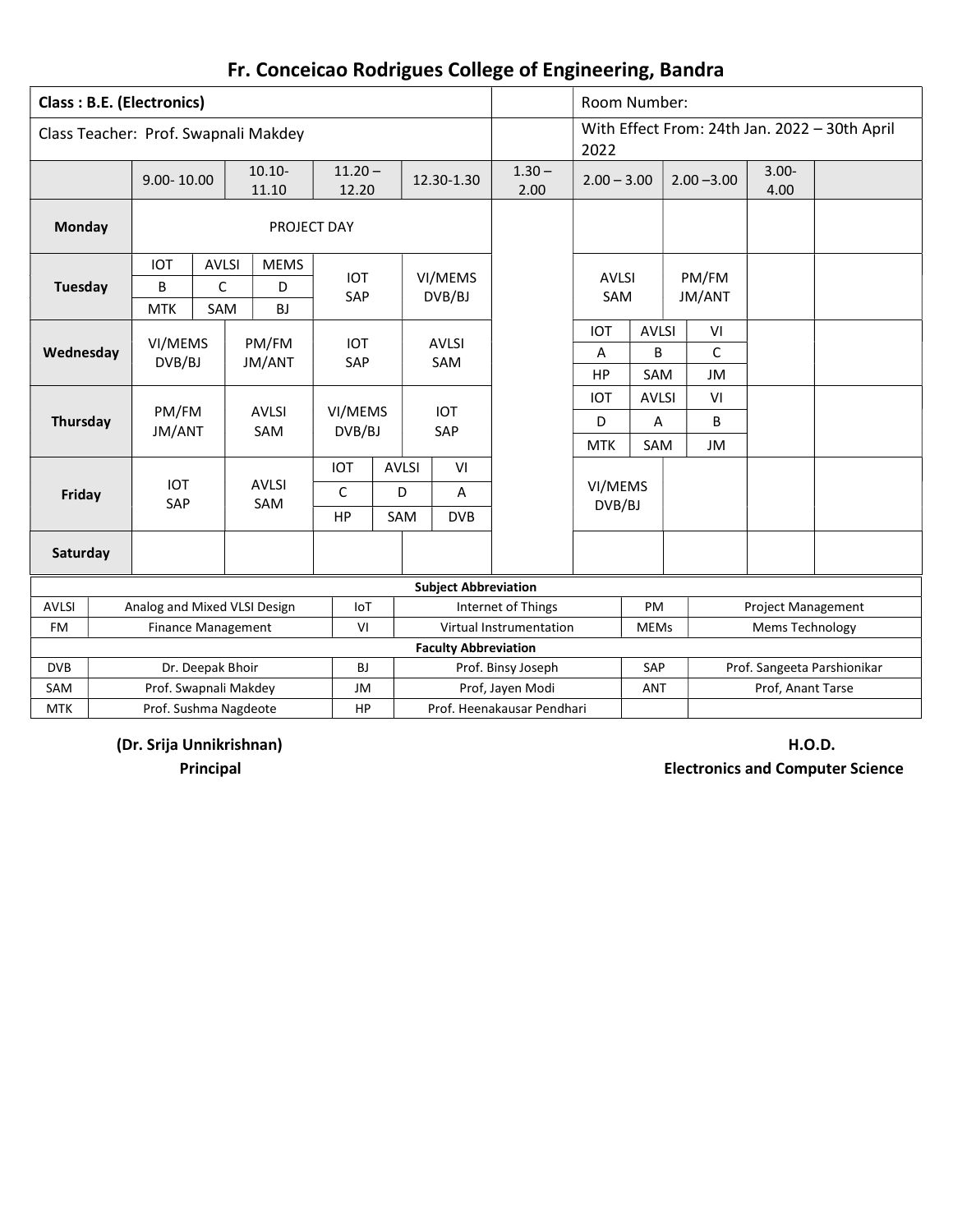|      | .E. (Computers) Div A       |                            |                                           |             |                             |                       | Room Number:                   |                                                                       |  |
|------|-----------------------------|----------------------------|-------------------------------------------|-------------|-----------------------------|-----------------------|--------------------------------|-----------------------------------------------------------------------|--|
|      | acher: Dr. Sujata Deshmukh  |                            |                                           |             |                             |                       |                                | With Effect From: 24 <sup>th</sup> January 2022 till 23rd February 20 |  |
|      | $9.00 a.m. -$<br>10.00 a.m. | $10.10 a.m. -$<br>11.10 am | $11.20$ a.m. $-12.20$<br>p.m.             |             |                             | 12.30 p.m.- 1.30 p.m. | 2.00 p.m. to 3.00<br>p.m.      |                                                                       |  |
|      |                             |                            | AoA                                       | <b>OS</b>   | Python                      | MP                    |                                |                                                                       |  |
| day  | MP<br><b>PS</b>             | EM IV<br>AS                | Α                                         | B           | C                           | D                     | <b>OS</b><br><b>PP</b>         |                                                                       |  |
|      |                             |                            | AAP                                       | PP          | <b>KPD</b>                  | PS                    |                                |                                                                       |  |
|      |                             |                            | <b>MP</b>                                 | Python      | <b>DBMS</b>                 | <b>OS</b>             |                                |                                                                       |  |
| day  | <b>AOA</b><br>AAP           | <b>DBMS</b><br><b>SPD</b>  | Α                                         | B           | $\mathsf{C}$                | D                     |                                |                                                                       |  |
|      |                             |                            | <b>PS</b>                                 | AAP         | SPD                         | PP                    |                                |                                                                       |  |
|      | Python                      |                            | <b>OS</b>                                 | <b>DBMS</b> | <b>MP</b>                   | AoA                   |                                |                                                                       |  |
| sday | Programming                 | OS<br>PP                   | Α                                         | B           | C                           | D                     |                                |                                                                       |  |
|      | <b>KPD</b>                  |                            | <b>PP</b>                                 | <b>SPD</b>  | PS                          | AT                    |                                |                                                                       |  |
|      |                             |                            | Python                                    | AoA         | OS.                         | <b>DBMS</b>           |                                |                                                                       |  |
| dav  | <b>DBMS</b><br><b>SPD</b>   | <b>AOA</b><br>AAP          | Α                                         | B           | C                           | D                     |                                |                                                                       |  |
|      |                             |                            | <b>KPD</b>                                | AAP         | <b>PP</b>                   | <b>SPD</b>            |                                |                                                                       |  |
|      | EM IV                       |                            | <b>DBMS</b>                               | MP          | AoA                         | Python                |                                |                                                                       |  |
| BY   |                             | <b>MP</b>                  | Α                                         | B           | $\mathsf{C}$                | D                     |                                | Note: From 24th Feb 2022, lecture per subject will get increased by   |  |
|      | AS                          | <b>PS</b>                  | SPD                                       | <b>PS</b>   | AAP                         | AA                    | syllabus                       |                                                                       |  |
|      |                             |                            |                                           |             | <b>Subject Abbreviation</b> |                       |                                |                                                                       |  |
|      | <b>Applied Mathematics</b>  |                            | <b>AOA</b>                                |             | Analysis of Algorithms      |                       | <b>MP</b>                      | Microprocessor                                                        |  |
|      | <b>Operating System</b>     |                            | <b>DBMS</b><br>Database Management System |             |                             | Python<br>Programming | Skill based Python Programming |                                                                       |  |
|      |                             |                            |                                           |             | <b>Faculty Abbreviation</b> |                       |                                |                                                                       |  |
|      | Dr. Sujata Deshmukh         |                            | AAP<br>Prof. Ashwini Pansare              |             |                             | <b>KPD</b>            | Prof. Kalpana Deorukhkar       |                                                                       |  |
|      | Prof. Ashwini Shirsat       |                            | Prof. Prachi Patil<br>PP                  |             |                             | PS                    | Prof. Parshvi Shah             |                                                                       |  |
|      | Prof. Anu Thomas            |                            | AA                                        |             | Prof. Ankita A              |                       |                                |                                                                       |  |

on the control of the control of the control of the control of the control of the control of the control of the control of the control of the control of the control of the control of the control of the control of the contr Head of Computer Engineering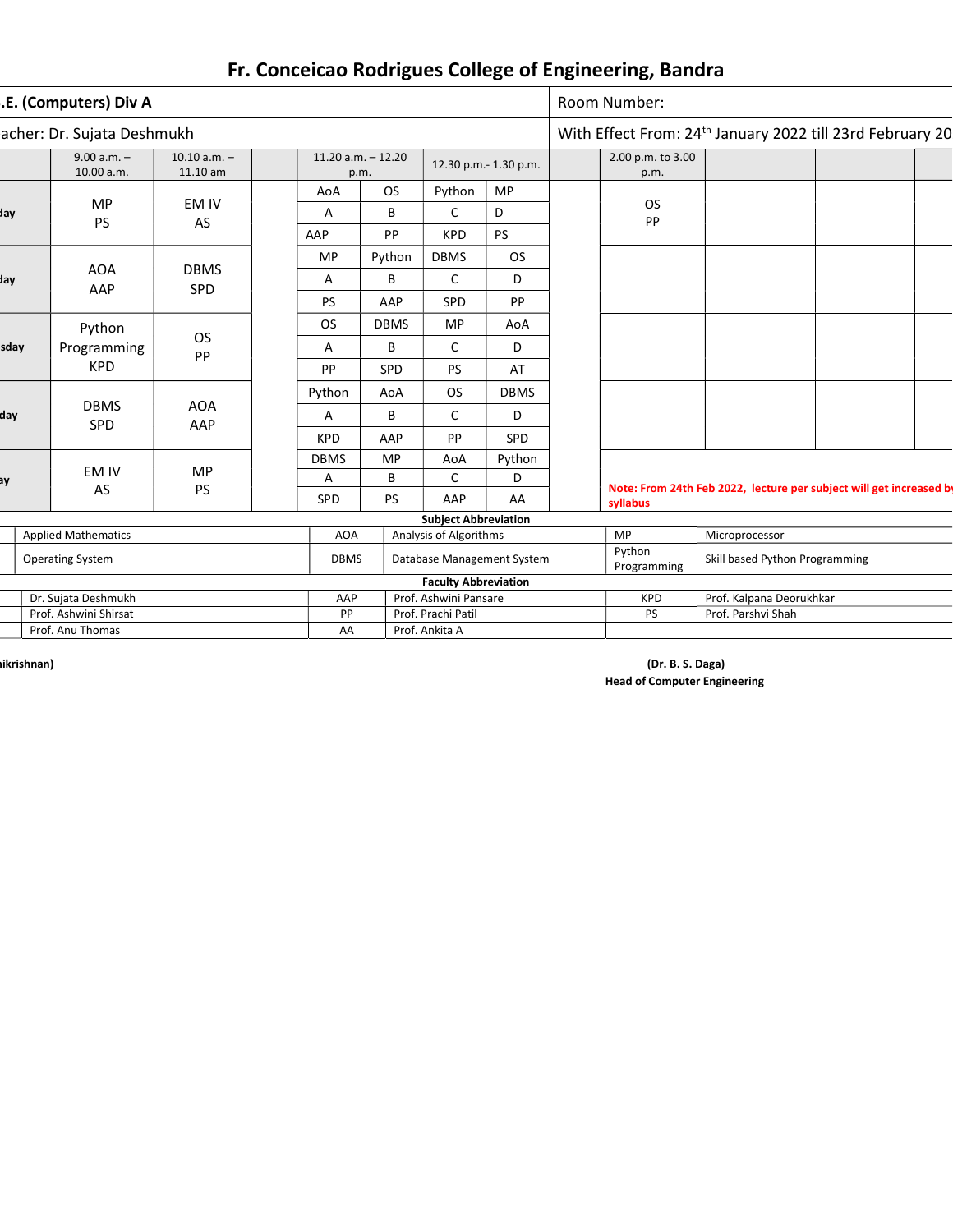|            | .E. (Computers) Div B        |              |              |                             |                              |                     |                             |                       | Room Number:                   |                                                                         |  |
|------------|------------------------------|--------------|--------------|-----------------------------|------------------------------|---------------------|-----------------------------|-----------------------|--------------------------------|-------------------------------------------------------------------------|--|
|            | acher: Prof. Ashwini Pansare |              |              |                             |                              |                     |                             |                       |                                | With Effect From: 24 <sup>th</sup> January 2022 till 23rd February 2021 |  |
|            | $9.00$ a.m. $-10.00$         | a.m.         |              | $10.10$ a.m. $-11.10$<br>am | $11.20 a.m. -$<br>12.20 p.m. |                     | 12.30 p.m.- 1.30<br>p.m.    |                       | 2.00 p.m. to 3.00<br>p.m.      |                                                                         |  |
|            | AoA                          | <b>OS</b>    | Python       | <b>MP</b>                   |                              |                     |                             |                       |                                |                                                                         |  |
| day        | A                            | B            | $\mathsf C$  | D                           | <b>MP</b>                    |                     | <b>OS</b>                   |                       | <b>AOA</b>                     |                                                                         |  |
|            | SI                           | ML           | <b>KPD</b>   | VG                          | <b>KKW</b>                   |                     | ML                          |                       | AAP                            |                                                                         |  |
|            | MP                           | Python       | <b>DBMS</b>  | <b>OS</b>                   |                              |                     |                             |                       |                                |                                                                         |  |
| day        | A                            | $\mathsf{C}$ | D            | <b>DBMS</b><br>JN           |                              | EM IV<br>AS         |                             |                       |                                |                                                                         |  |
|            | VG                           | <b>DYK</b>   | ML           |                             |                              |                     |                             |                       |                                |                                                                         |  |
|            | <b>OS</b>                    | <b>DBMS</b>  | <b>MP</b>    | AoA                         | Python                       |                     |                             |                       |                                |                                                                         |  |
| sday       | Α                            | В            | $\mathsf{C}$ | D                           | Programmin                   | <b>AOA</b>          |                             |                       |                                |                                                                         |  |
|            | ML                           | <b>JN</b>    | GT           | SI                          | g<br><b>KPD</b>              |                     | AAP                         |                       |                                |                                                                         |  |
|            | Python                       | AoA          | <b>OS</b>    | <b>DBMS</b>                 |                              |                     |                             |                       |                                |                                                                         |  |
| day        | А                            | В            | $\mathsf C$  | D                           | <b>OS</b>                    |                     | <b>MP</b>                   |                       |                                |                                                                         |  |
|            | <b>KPD</b>                   | SI           | ML           | <b>DYK</b>                  | ML                           |                     | <b>KKW</b>                  |                       |                                |                                                                         |  |
|            | <b>DBMS</b>                  | <b>MP</b>    | AoA          | Python                      |                              |                     |                             |                       |                                |                                                                         |  |
| вy         | А                            | B            | $\mathsf{C}$ | D                           | EM IV                        |                     | <b>DBMS</b>                 |                       |                                | Note: From 24th Feb 2022, lecture per subject will get incre            |  |
|            | JN                           | GT           | AT           | <b>KPD</b>                  | AS                           |                     | <b>JN</b>                   |                       | 1 as per syllabus              |                                                                         |  |
|            |                              |              |              |                             |                              |                     | <b>Subject Abbreviation</b> |                       |                                |                                                                         |  |
|            | <b>Applied Mathematics</b>   |              |              |                             | <b>AOA</b>                   |                     | Analysis of Algorithms      | <b>MP</b>             |                                | Microprocessor                                                          |  |
|            | <b>Operating System</b>      |              |              | <b>DBMS</b>                 | System                       | Database Management |                             | Python<br>Programming | Skill based Python Programming |                                                                         |  |
|            |                              |              |              |                             |                              |                     | <b>Faculty Abbreviation</b> |                       |                                |                                                                         |  |
|            | Prof. Ashwini Pansare        |              |              |                             | <b>KPD</b>                   |                     | Prof. Kalpana Deorukhkar    |                       | AS                             | Prof. Ashwini Shirsat                                                   |  |
|            | Prof. Kranti Wagle           |              |              |                             | ML                           | Prof. Mitali Lade   |                             |                       | JN                             | Prof. Jagruti Nagoankar                                                 |  |
|            | Prof. Shridari Iyer          |              |              |                             | VG                           |                     | Prof. Vaibhav Godbole       |                       | <b>DYK</b>                     | Prof. Dipali Koshti                                                     |  |
|            | Prof. Anu Thomas             |              |              |                             | GT                           |                     | Prof. Garima Tripathi       |                       |                                |                                                                         |  |
| ikrishnan) |                              |              |              |                             |                              |                     |                             |                       | (Dr. B. S. Daga)               |                                                                         |  |

Principal Head of Computer Engineering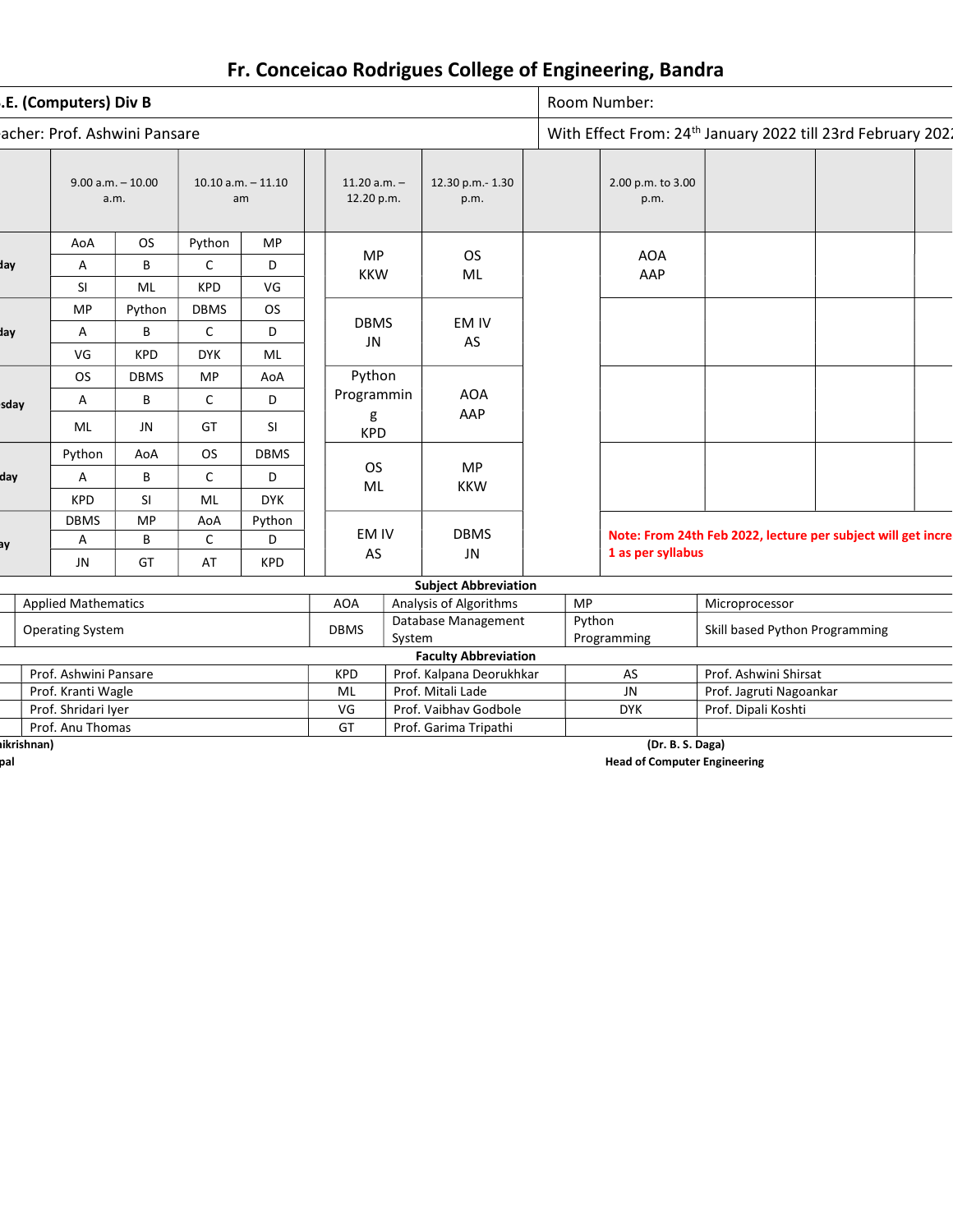|      | .E. (Computers) Div A                                | acher: Prof. Supriya Kamoji<br>$9.00 a.m. -$<br>$10.10 a.m. -$<br>11.20 $a.m. -$ |            |                                |            |                                  |            |  |                             | Room Number: |                   |                              |            |                      |                                                                    |  |
|------|------------------------------------------------------|----------------------------------------------------------------------------------|------------|--------------------------------|------------|----------------------------------|------------|--|-----------------------------|--------------|-------------------|------------------------------|------------|----------------------|--------------------------------------------------------------------|--|
|      |                                                      |                                                                                  |            |                                |            |                                  |            |  |                             |              |                   |                              |            |                      | With Effect From: 24 <sup>th</sup> January 2022 to 30th April 2022 |  |
|      | 10.00 a.m.                                           | 11.10 am                                                                         |            | 12.20 p.m.                     |            | 12.30 p.m.- 1.30<br>p.m.         |            |  |                             | p.m.         | 2.00 p.m. to 3.00 | 3.00 p.m. to 4.00            | pm         |                      |                                                                    |  |
|      |                                                      |                                                                                  |            | <b>SPCC</b>                    | AI         | <b>CSS</b>                       | <b>MC</b>  |  |                             | cc           | cc                | <b>MC</b>                    |            | AI                   |                                                                    |  |
| day  |                                                      | <b>CSS</b>                                                                       |            | Α                              | B          | C                                | D          |  |                             | Α            | B                 | C                            |            | D                    |                                                                    |  |
|      |                                                      | <b>MNS</b>                                                                       |            | <b>SSK</b>                     | <b>BSD</b> | <b>MNS</b>                       | <b>DYK</b> |  |                             | AA           | <b>SI</b>         | <b>DYK</b>                   |            | <b>BSD</b>           |                                                                    |  |
|      |                                                      |                                                                                  |            |                                |            |                                  |            |  |                             | <b>MC</b>    | <b>CSS</b>        | AI                           |            | cc                   |                                                                    |  |
| day  | <b>SPCC</b><br><b>SSK</b>                            | QA/IoT<br>AA/SI                                                                  |            | <b>CSS</b><br><b>MNS</b>       |            | AI                               | <b>BSD</b> |  |                             | Α            | В                 | $\mathsf C$                  |            | D                    |                                                                    |  |
|      |                                                      |                                                                                  |            |                                |            |                                  |            |  |                             | <b>DYK</b>   | <b>MNS</b>        | <b>BSD</b>                   |            | <b>JN</b>            |                                                                    |  |
|      |                                                      |                                                                                  |            |                                |            | AI                               |            |  |                             | <b>CSS</b>   | <b>MC</b>         | cc                           |            | <b>SPCC</b>          |                                                                    |  |
| sday | <b>SPCC</b><br><b>MC</b><br><b>SSK</b><br><b>DYK</b> |                                                                                  |            |                                |            | <b>BSD</b>                       |            |  |                             | Α            | B                 | $\mathsf C$                  |            | D                    |                                                                    |  |
|      |                                                      |                                                                                  |            |                                |            |                                  |            |  |                             | <b>MNS</b>   | <b>DYK</b>        | JN                           |            | <b>SSK</b>           |                                                                    |  |
|      |                                                      |                                                                                  |            | <b>CSS</b>                     |            |                                  |            |  |                             | AI           | CC                | <b>SPCC</b>                  |            | cc                   |                                                                    |  |
| day  |                                                      | QA/IoT<br>AA/SI                                                                  |            | MC<br><b>MNS</b><br><b>DYK</b> |            |                                  |            |  | Α                           | В            | C                 |                              | D          |                      |                                                                    |  |
|      |                                                      |                                                                                  |            |                                |            |                                  |            |  |                             | <b>BSD</b>   | <b>SI</b>         | SSK                          |            | JN                   |                                                                    |  |
|      |                                                      |                                                                                  |            |                                |            |                                  |            |  | cc                          | <b>SPCC</b>  | cc                |                              | <b>CSS</b> |                      |                                                                    |  |
| вy   | QA/IoT                                               | <b>MC</b>                                                                        |            | AI                             |            | <b>SPCC</b>                      |            |  |                             | Α            | B                 | $\mathsf C$                  |            | D                    |                                                                    |  |
|      | AA/SI                                                | <b>DYK</b>                                                                       |            |                                | <b>BSD</b> | <b>SSK</b>                       |            |  |                             | AA           | SSK               | <b>JN</b>                    |            | <b>MNS</b>           |                                                                    |  |
| day  |                                                      |                                                                                  |            |                                |            |                                  |            |  |                             |              |                   |                              |            |                      |                                                                    |  |
|      |                                                      |                                                                                  |            |                                |            | <b>Subject Abbreviation</b>      |            |  |                             |              |                   |                              |            |                      |                                                                    |  |
|      | Artificial Intelligence                              |                                                                                  | <b>CSS</b> |                                |            | Cryptography and System Security |            |  |                             | IoT          |                   | Internet of Things           |            |                      |                                                                    |  |
|      | System Programming and Compiler Construction         |                                                                                  | <b>MC</b>  |                                |            | <b>Mobile Computing</b>          |            |  |                             | QA           |                   | <b>Quantitative Analysis</b> |            |                      |                                                                    |  |
|      |                                                      |                                                                                  |            |                                |            |                                  |            |  | <b>Faculty Abbreviation</b> |              |                   |                              |            |                      |                                                                    |  |
|      | Prof. Monali Shetty                                  |                                                                                  |            |                                |            | <b>DYK</b>                       |            |  | Prof. Dipali Koshti<br>AA   |              |                   |                              |            | Prof. Ankita Amburle |                                                                    |  |
|      | Prof. Supriya Kamoji                                 |                                                                                  |            |                                |            |                                  |            |  | Dr. B.S. Daga               |              |                   |                              | SI         |                      | Prof. Sridari Iyer                                                 |  |
|      | Prof. Jagruti Nagoankar                              |                                                                                  |            |                                |            |                                  |            |  |                             |              |                   |                              |            |                      |                                                                    |  |

(Dr. Srija Unnikrishnan) (Dr. B. S. Daga)

Principal Head of Computer Engineering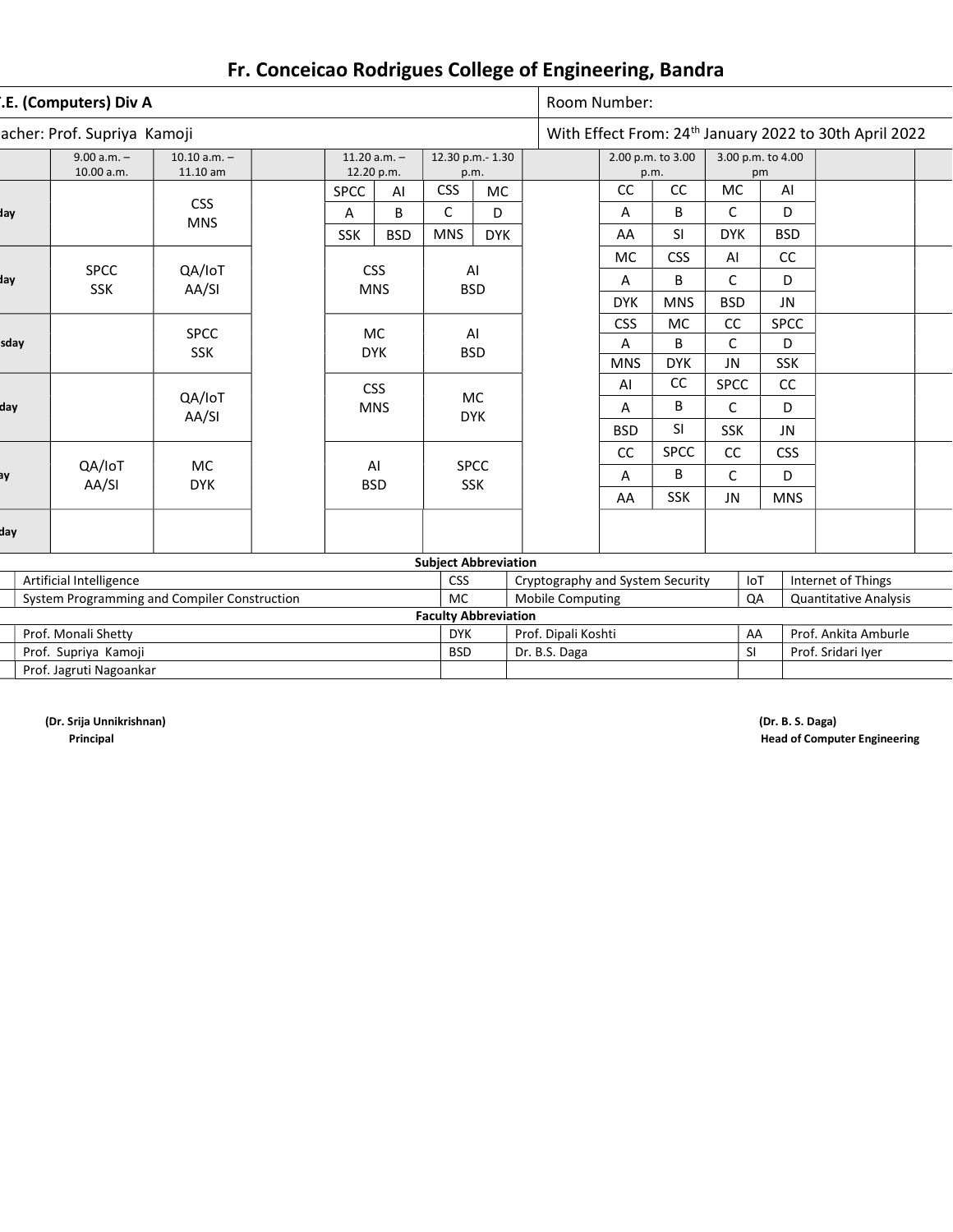|      | .E. (Computers) Div B                                             | acher: Prof. Monali Shetty<br>$9.00 a.m. -$<br>$10.10 a.m. -$<br>11.20 $a.m. -$ |            |                             |                                                     |                                  |                         |    | Room Number:                                     |                                                  |                    |                   |    |                           |                                                                    |  |
|------|-------------------------------------------------------------------|---------------------------------------------------------------------------------|------------|-----------------------------|-----------------------------------------------------|----------------------------------|-------------------------|----|--------------------------------------------------|--------------------------------------------------|--------------------|-------------------|----|---------------------------|--------------------------------------------------------------------|--|
|      |                                                                   |                                                                                 |            |                             |                                                     |                                  |                         |    |                                                  |                                                  |                    |                   |    |                           | With Effect From: 24 <sup>th</sup> January 2022 to 30th April 2022 |  |
|      | 10.00 a.m.                                                        | 11.10 am                                                                        |            | 12.20 p.m.                  |                                                     | 12.30 p.m.- 1.30                 | p.m.                    |    |                                                  | 2.00 p.m. to 3.00                                | p.m.               | 3.00 p.m. to 4.00 | pm |                           |                                                                    |  |
|      |                                                                   |                                                                                 |            | <b>SPCC</b>                 | AI                                                  | <b>CSS</b>                       | CC                      |    |                                                  | CC                                               | cc                 | CC                |    | <b>MC</b>                 |                                                                    |  |
| day  |                                                                   | <b>CSS</b>                                                                      |            | Α                           | B                                                   | $\mathsf{C}$                     | D                       |    |                                                  | A                                                | B                  | $\mathsf{C}$      |    | D                         |                                                                    |  |
|      |                                                                   | <b>SDC</b>                                                                      |            | AT                          | <b>SKS</b>                                          | <b>SDC</b>                       | <b>RSP</b>              |    |                                                  | <b>SMR</b>                                       | AA                 | <b>SSK</b>        |    | <b>MNS</b>                |                                                                    |  |
|      |                                                                   | QA/IoT                                                                          |            |                             |                                                     |                                  |                         |    |                                                  | MC                                               | <b>CSS</b>         | cc                |    | <b>SPCC</b>               |                                                                    |  |
| day  |                                                                   | AA/SI                                                                           |            | <b>SKS</b>                  | AI                                                  |                                  | <b>SPCC</b><br>AT       |    |                                                  | Α                                                | B                  | C                 |    | D                         |                                                                    |  |
|      |                                                                   |                                                                                 |            |                             |                                                     |                                  |                         |    |                                                  | ML                                               | UL                 | SSK               |    | AT                        |                                                                    |  |
|      |                                                                   |                                                                                 |            |                             |                                                     |                                  |                         |    |                                                  | <b>CSS</b>                                       | <b>MC</b>          | <b>SPCC</b>       |    | AI                        |                                                                    |  |
| sday | <b>CSS</b><br><b>SPCC</b><br>AI<br><b>SDC</b><br><b>SKS</b><br>AT |                                                                                 |            |                             |                                                     |                                  | <b>MC</b><br><b>MNS</b> |    |                                                  | Α                                                | B                  | $\mathsf{C}$      |    | D                         |                                                                    |  |
|      |                                                                   |                                                                                 |            |                             |                                                     |                                  | UL                      | ML | AT                                               |                                                  | <b>SKS</b>         |                   |    |                           |                                                                    |  |
|      |                                                                   |                                                                                 |            |                             |                                                     |                                  |                         |    |                                                  | AI                                               | CC                 | <b>MC</b>         |    | <b>CSS</b>                |                                                                    |  |
| day  |                                                                   | QA/IoT<br>AA/SI                                                                 |            |                             | <b>CSS</b><br><b>MC</b><br><b>SDC</b><br><b>MNS</b> |                                  |                         |    |                                                  | A                                                | B                  | C                 |    | D                         |                                                                    |  |
|      |                                                                   |                                                                                 |            |                             |                                                     |                                  |                         |    |                                                  | <b>SKS</b>                                       | AA                 | ML                |    | <b>SDC</b>                |                                                                    |  |
|      | QA/IoT                                                            |                                                                                 |            |                             |                                                     |                                  |                         |    |                                                  | cc                                               | <b>SPCC</b>        | AI                |    | CC                        |                                                                    |  |
| вy   | AA/SI                                                             | <b>MC</b>                                                                       |            | AI                          |                                                     |                                  | <b>SPCC</b>             |    |                                                  | Α                                                | B                  | C                 |    | D                         |                                                                    |  |
|      |                                                                   | <b>MNS</b>                                                                      |            | <b>SKS</b>                  |                                                     | AT                               |                         |    |                                                  | <b>SMR</b>                                       | AT                 | <b>SKS</b>        |    | <b>RSP</b>                |                                                                    |  |
| day  |                                                                   |                                                                                 |            |                             |                                                     |                                  |                         |    |                                                  |                                                  |                    |                   |    |                           |                                                                    |  |
|      |                                                                   |                                                                                 |            |                             |                                                     | <b>Subject Abbreviation</b>      |                         |    |                                                  |                                                  |                    |                   |    |                           |                                                                    |  |
|      | Artificial Intelligence                                           |                                                                                 | <b>CSS</b> |                             |                                                     | Cryptography and System Security |                         |    |                                                  | IoT                                              | Internet of Things |                   |    |                           |                                                                    |  |
|      |                                                                   | System Programming and Compiler Construction                                    |            |                             |                                                     |                                  |                         |    | <b>Mobile Computing</b>                          |                                                  |                    |                   | QA |                           | <b>Quantitative Analysis</b>                                       |  |
|      |                                                                   |                                                                                 |            | <b>Faculty Abbreviation</b> |                                                     |                                  |                         |    |                                                  |                                                  |                    |                   |    |                           |                                                                    |  |
|      | Prof. Sunil Chaudhari                                             |                                                                                 |            |                             |                                                     |                                  |                         |    | Prof. Monali Shetty<br><b>SKS</b>                |                                                  |                    |                   |    | Dr. Sunil Krishnaji Surve |                                                                    |  |
|      | Prof. Anu Thomas                                                  |                                                                                 |            |                             |                                                     |                                  |                         |    | Prof. Ankita Amburle<br>Prof. Sridari Iyer<br>SI |                                                  |                    |                   |    |                           |                                                                    |  |
|      | Prof. Swati Ringe                                                 |                                                                                 |            |                             |                                                     |                                  |                         |    |                                                  | Prof. Unik Lokhande<br>Prof. Roshni Padate<br>UL |                    |                   |    |                           |                                                                    |  |

(Dr. Srija Unnikrishnan) (Dr. B. S. Daga)

Principal Head of Computer Engineering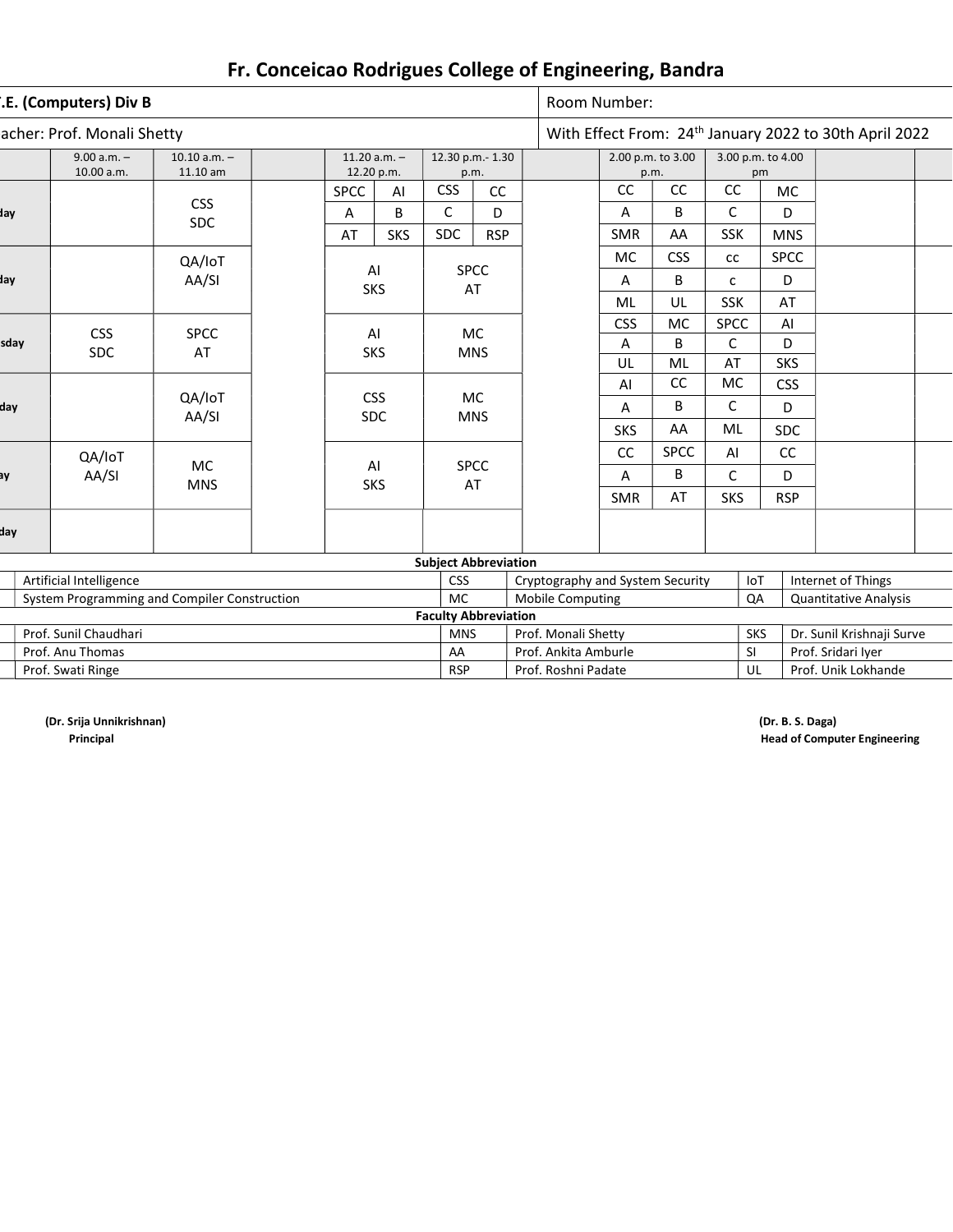|            | Class: B.E. (Computers)           |                            |                                 | Room Number:                  |                             |                              |                                                                       |                   |                         |                                                         |            |
|------------|-----------------------------------|----------------------------|---------------------------------|-------------------------------|-----------------------------|------------------------------|-----------------------------------------------------------------------|-------------------|-------------------------|---------------------------------------------------------|------------|
|            | Class Teacher: Prof. Roshni Padte |                            |                                 |                               |                             |                              | With Effect From: 24 <sup>th</sup> January 2022 to 30th<br>April 2022 |                   |                         |                                                         |            |
|            | $9.00 a.m. - 10.00$<br>a.m.       | $10.10 a.m. -$<br>11.10 am |                                 | $11.20$ a.m. $-12.20$<br>p.m. |                             | 12.30 p.m.- 1.30<br>p.m.     |                                                                       | 2.00 p.m. to 3.00 | p.m.                    | 3.00 p.m. to 4.00 pm<br>*3.10 pm to 4.10pm<br>(Lecture) |            |
|            |                                   |                            |                                 |                               |                             |                              |                                                                       | CC                | CL                      | HMI                                                     | DC         |
| Monday     | <b>PROJECT</b>                    |                            |                                 |                               | <b>PROJECT</b>              |                              |                                                                       | A                 | B                       | C                                                       | D          |
|            |                                   |                            |                                 |                               |                             |                              |                                                                       | AA                | <b>SMR</b>              | <b>RSP</b>                                              | <b>MTP</b> |
|            |                                   |                            | <b>CL</b>                       | CC                            | DC                          | CC                           |                                                                       |                   |                         |                                                         |            |
| Tuesday    | <b>DC</b>                         | <b>NLP</b>                 | Α                               | B                             | C                           | D                            |                                                                       | HMI               |                         | PM/FM                                                   |            |
|            | <b>MTP</b>                        | <b>SMR</b>                 | <b>SMR</b>                      | SI                            | <b>MTP</b>                  | <b>SDC</b>                   |                                                                       |                   | <b>RSP</b>              | AV/ANT                                                  |            |
|            |                                   |                            | HMI                             | DC                            | CC                          | CL                           |                                                                       |                   |                         |                                                         |            |
| Wednesday  | <b>NLP</b>                        | PM/FM                      | A                               | B                             | C                           | D                            |                                                                       | HMI               |                         | DC                                                      |            |
|            | <b>SMR</b>                        | AV/ANT                     | <b>RSP</b>                      | <b>MTP</b>                    | <b>SDC</b>                  | <b>SMR</b>                   |                                                                       | <b>RSP</b>        |                         | <b>MTP</b>                                              |            |
|            |                                   |                            | DC                              | HMI                           | <b>CL</b>                   | CC                           |                                                                       |                   |                         |                                                         |            |
| Thursday   | PM/FM                             | <b>NLP</b>                 | A                               | C<br>B<br>D                   |                             |                              |                                                                       |                   | DC                      | HMI                                                     |            |
|            | AV/ANT                            | <b>SMR</b>                 | <b>MTP</b>                      | <b>RSP</b>                    | <b>SMR</b>                  | <b>SDC</b>                   |                                                                       | <b>MTP</b>        |                         | <b>RSP</b>                                              |            |
|            |                                   |                            | CC                              | CC                            | CC                          | HMI                          |                                                                       |                   |                         |                                                         |            |
| Friday     | <b>NLP</b><br><b>SMR</b>          | HMI<br><b>RSP</b>          | Α                               | B                             | $\mathsf{C}$                | D                            |                                                                       | <b>MTP</b>        | DC                      |                                                         |            |
|            |                                   |                            | AA                              | SI                            | <b>SDC</b>                  | <b>RSP</b>                   |                                                                       |                   |                         |                                                         |            |
| Saturday   |                                   |                            |                                 |                               |                             |                              |                                                                       |                   |                         |                                                         |            |
|            |                                   |                            |                                 |                               | <b>Subject Abbreviation</b> |                              |                                                                       |                   |                         |                                                         |            |
| HMI        | <b>Human Machine Interaction</b>  |                            | <b>DC</b>                       |                               |                             | <b>Distributed Computing</b> |                                                                       | <b>NLP</b>        |                         | Natural Language<br>Processing                          |            |
| PM         | <b>Project Management</b>         |                            | <b>FM</b>                       |                               |                             | Finance Management           |                                                                       |                   |                         |                                                         |            |
|            |                                   |                            |                                 | <b>Faculty Abbreviation</b>   |                             |                              |                                                                       |                   |                         |                                                         |            |
| <b>MTP</b> | Prof. Merly Thomas                |                            | <b>RSP</b>                      | Prof. Roshni Padte            |                             |                              |                                                                       | <b>SMR</b>        |                         | Prof. Swati Ringe                                       |            |
| <b>SDC</b> | Prof. Sunil Choudhari             |                            | <b>ANT</b><br>Prof. Anant Tarse |                               |                             |                              | AA                                                                    |                   | Prof. Ankita<br>Amburle |                                                         |            |
| SI         | Prof. Shridary Iyer               |                            | AV                              |                               |                             | Prof. Arunima Varma          |                                                                       |                   |                         |                                                         |            |

(Dr. Srija Unnikrishnan) H.O.D.

Principal Computer Engineering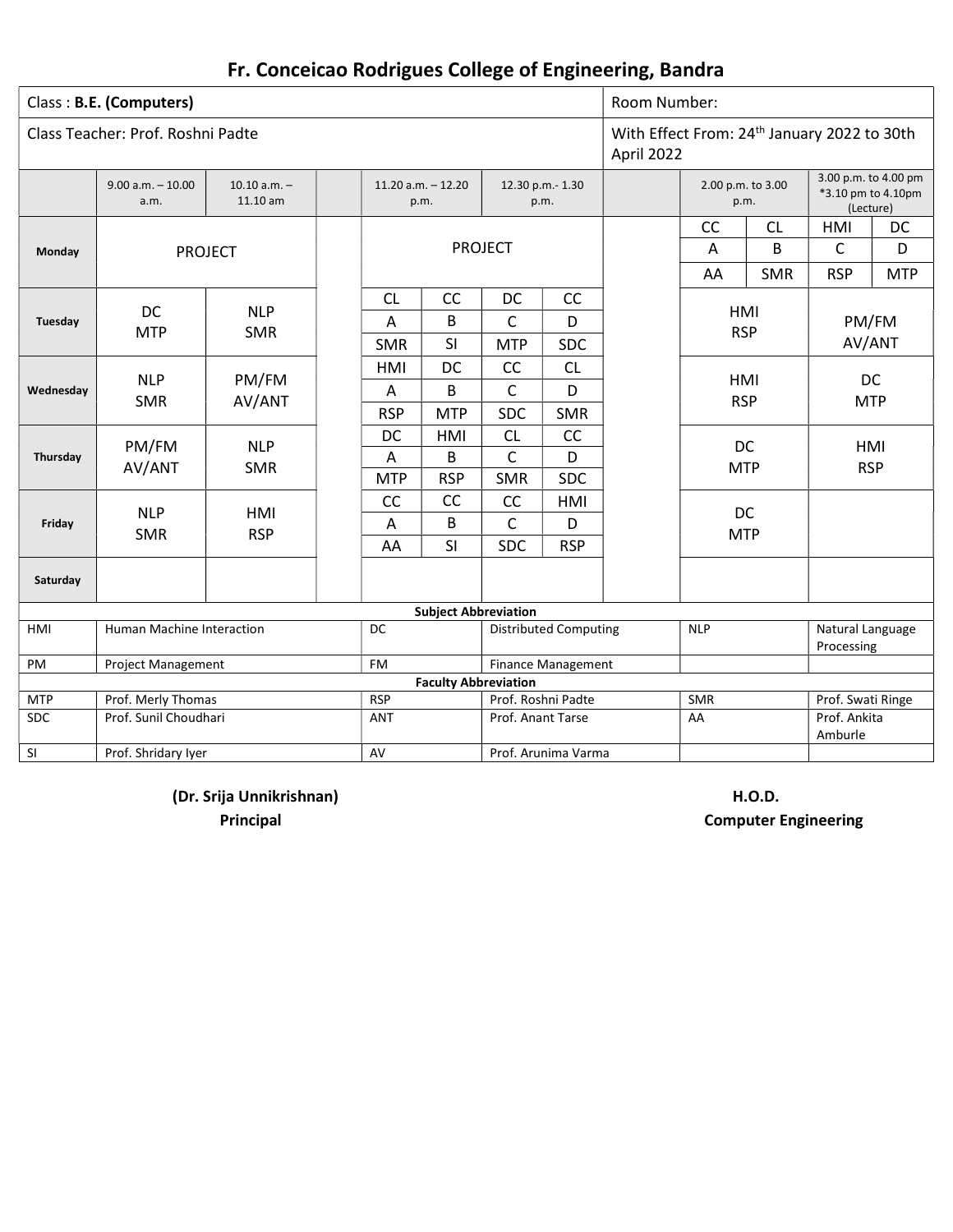|       | <b>S.E. (AI&amp;DS)</b><br>eacher: Prof. Kranti Wagle<br>09.00 a.m.-<br>10.10 a.m.-<br>11:20 $a.m. -$<br>12:30 p.m.-<br>10.00 a.m.<br>11.10 a.m.<br>12:20 p.m.<br>1:30 p.m.<br><b>AOA</b><br>Python<br>EM-IV<br><b>DBMS</b><br>PMD<br><b>JKS</b><br>UL<br>AS<br><b>OS</b><br><b>DBMS</b><br>PY<br><b>MP</b><br><b>OS</b><br>$\mathsf{C}$<br>B<br>A<br><b>KW</b><br><b>PKP</b><br>UL<br>PB<br>SMD<br><b>AOA</b><br><b>MP</b><br><b>DBMS</b><br><b>OS</b><br><b>DBMS</b><br>$\mathsf C$<br>B<br>D<br>Α<br><b>JKS</b><br><b>KW</b><br>PMD<br>PB<br><b>PS</b><br>Python<br><b>AOA</b><br>EM-IV<br>$EM-IV(T)$<br>AS<br>UL<br>PMD |                                  |  |  |  |  |           |  |                     |                             | Room Number: |                                 |                                                                    |                                        |                                                             |                                                    |  |
|-------|-----------------------------------------------------------------------------------------------------------------------------------------------------------------------------------------------------------------------------------------------------------------------------------------------------------------------------------------------------------------------------------------------------------------------------------------------------------------------------------------------------------------------------------------------------------------------------------------------------------------------------|----------------------------------|--|--|--|--|-----------|--|---------------------|-----------------------------|--------------|---------------------------------|--------------------------------------------------------------------|----------------------------------------|-------------------------------------------------------------|----------------------------------------------------|--|
|       |                                                                                                                                                                                                                                                                                                                                                                                                                                                                                                                                                                                                                             |                                  |  |  |  |  |           |  |                     |                             |              |                                 |                                                                    |                                        |                                                             | With Effect From: 24th Jan. 2022 - 30th April 2022 |  |
|       |                                                                                                                                                                                                                                                                                                                                                                                                                                                                                                                                                                                                                             |                                  |  |  |  |  |           |  |                     |                             |              |                                 | 2.00 <sub>pm</sub><br>3.00pm                                       |                                        | 3.00pm-<br>4.00pm                                           |                                                    |  |
| day   |                                                                                                                                                                                                                                                                                                                                                                                                                                                                                                                                                                                                                             |                                  |  |  |  |  |           |  |                     |                             |              | <b>MP</b><br>A<br>KW            | <b>DBMS</b><br>B<br>PB                                             | <b>OS</b><br>$\mathsf{C}$<br><b>PS</b> | PY<br>D<br>AV                                               |                                                    |  |
| day   |                                                                                                                                                                                                                                                                                                                                                                                                                                                                                                                                                                                                                             |                                  |  |  |  |  |           |  |                     | <b>AOA</b><br>D<br>PMD      |              |                                 |                                                                    |                                        |                                                             |                                                    |  |
|       |                                                                                                                                                                                                                                                                                                                                                                                                                                                                                                                                                                                                                             |                                  |  |  |  |  |           |  |                     |                             |              |                                 |                                                                    |                                        |                                                             |                                                    |  |
| esday |                                                                                                                                                                                                                                                                                                                                                                                                                                                                                                                                                                                                                             |                                  |  |  |  |  |           |  |                     |                             |              |                                 |                                                                    |                                        |                                                             |                                                    |  |
|       |                                                                                                                                                                                                                                                                                                                                                                                                                                                                                                                                                                                                                             |                                  |  |  |  |  |           |  |                     |                             |              |                                 |                                                                    |                                        |                                                             |                                                    |  |
|       |                                                                                                                                                                                                                                                                                                                                                                                                                                                                                                                                                                                                                             |                                  |  |  |  |  |           |  |                     |                             |              | PY                              | <b>AOA</b>                                                         | <b>MP</b>                              | <b>DBMS</b>                                                 |                                                    |  |
| day   |                                                                                                                                                                                                                                                                                                                                                                                                                                                                                                                                                                                                                             |                                  |  |  |  |  |           |  |                     |                             | Α            | B                               | C                                                                  | D                                      |                                                             |                                                    |  |
|       |                                                                                                                                                                                                                                                                                                                                                                                                                                                                                                                                                                                                                             |                                  |  |  |  |  |           |  |                     |                             |              | AV                              | PMD                                                                | <b>KW</b>                              | SMD                                                         |                                                    |  |
|       |                                                                                                                                                                                                                                                                                                                                                                                                                                                                                                                                                                                                                             |                                  |  |  |  |  | MP        |  | <b>OS</b>           |                             |              | <b>OS</b>                       | PY                                                                 | <b>AOA</b>                             | <b>MP</b>                                                   |                                                    |  |
| ay    |                                                                                                                                                                                                                                                                                                                                                                                                                                                                                                                                                                                                                             |                                  |  |  |  |  | <b>KW</b> |  |                     | <b>PKP</b>                  |              | A                               | B                                                                  | $\mathsf{C}$                           | D                                                           |                                                    |  |
|       |                                                                                                                                                                                                                                                                                                                                                                                                                                                                                                                                                                                                                             |                                  |  |  |  |  |           |  |                     |                             |              | PB                              | UL                                                                 | PMD                                    | <b>KW</b>                                                   |                                                    |  |
| day   |                                                                                                                                                                                                                                                                                                                                                                                                                                                                                                                                                                                                                             |                                  |  |  |  |  |           |  |                     |                             |              | syllabus                        | Note: From 24th Feb 2022, lecture per subject will get increased b |                                        |                                                             |                                                    |  |
|       |                                                                                                                                                                                                                                                                                                                                                                                                                                                                                                                                                                                                                             |                                  |  |  |  |  |           |  |                     | <b>Subject Abbreviation</b> |              |                                 |                                                                    |                                        |                                                             |                                                    |  |
|       | PY<br>Database Management System<br>Python<br>Microprocessor<br><b>MP</b><br><b>Operating System</b>                                                                                                                                                                                                                                                                                                                                                                                                                                                                                                                        |                                  |  |  |  |  |           |  |                     |                             |              | <b>AOA</b><br>EM-IV             |                                                                    |                                        | Analysis of Algorithm<br><b>Engineering Mathematics -IV</b> |                                                    |  |
|       |                                                                                                                                                                                                                                                                                                                                                                                                                                                                                                                                                                                                                             |                                  |  |  |  |  |           |  |                     | <b>Faculty Abbreviation</b> |              |                                 |                                                                    |                                        |                                                             |                                                    |  |
|       |                                                                                                                                                                                                                                                                                                                                                                                                                                                                                                                                                                                                                             | Prof. Prajakta Dhamnaskar<br>PMD |  |  |  |  |           |  |                     |                             |              | Prof. Kranti Wagle<br><b>KW</b> |                                                                    |                                        |                                                             |                                                    |  |
|       | Dr. Jagruti Save<br>Prof. Prachi Patil<br>UL                                                                                                                                                                                                                                                                                                                                                                                                                                                                                                                                                                                |                                  |  |  |  |  |           |  | Prof. Unik Lokhande |                             |              |                                 | AS                                                                 |                                        |                                                             | Prof. Ashwini Shirsat                              |  |

Prof. Sarika Davare Prof. Parshvi Shah Prof. Parshvi Shah Prof. Prof. Prof. Prajakta Bhangale

(Dr. Srija Unnikrishnan) H.O.D.

Principal Information Technology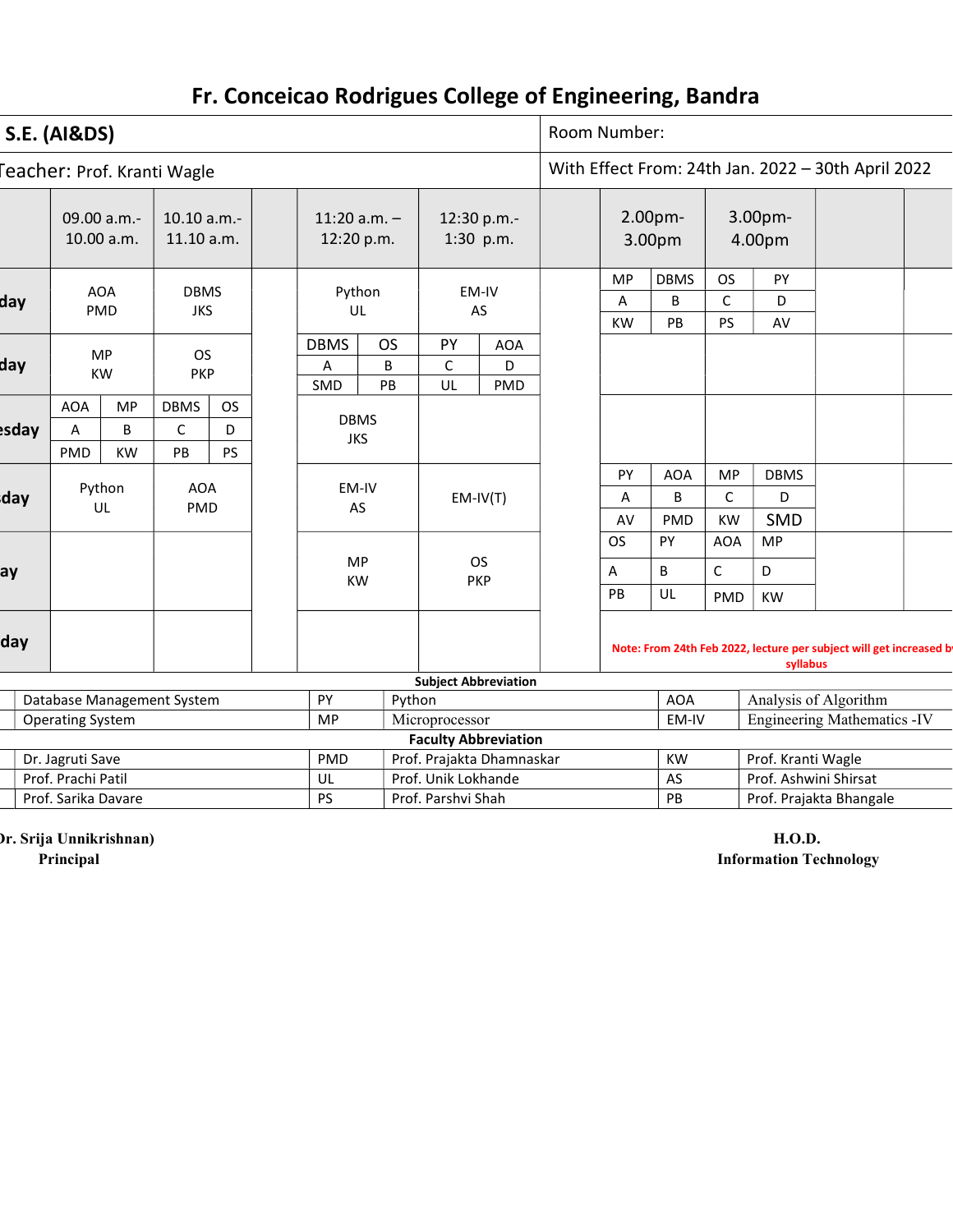| <b>B.E.</b> (I.T.) |                                              |                           |                                               |                                    |                                                       |        |            | Room Number: |                          |                                     |                                                   |  |  |
|--------------------|----------------------------------------------|---------------------------|-----------------------------------------------|------------------------------------|-------------------------------------------------------|--------|------------|--------------|--------------------------|-------------------------------------|---------------------------------------------------|--|--|
|                    | Feacher: Prof. Saurabh Kulkarni              |                           |                                               |                                    |                                                       |        |            |              |                          |                                     | With Effect From: 24th Jan. 2022 - 30th April 202 |  |  |
|                    | 09.00 a.m.-<br>10.00 a.m.                    | 10.00 a.m.-<br>11.00 a.m. | $11:30$ a.m. $-$<br>12:30 p.m.                |                                    | 12:30 p.m.-1:30<br>p.m.                               |        |            |              |                          |                                     |                                                   |  |  |
| day                |                                              | <b>PROJECT</b>            |                                               | <b>PROJECT</b>                     |                                                       |        |            |              |                          | <b>PROJECT</b>                      |                                                   |  |  |
|                    |                                              |                           | <b>IOE</b>                                    | <b>BDA</b>                         | R-PROG                                                | Devops |            |              |                          |                                     |                                                   |  |  |
| day                | ERP/UID<br>UL/PKB                            | <b>IOE</b><br><b>GBT</b>  | A                                             | $\mathsf{C}$<br>B<br>D             |                                                       |        |            |              | <b>BDA</b><br><b>SKK</b> |                                     | PM/FM<br>AV/ANT                                   |  |  |
|                    |                                              |                           | <b>GBT</b>                                    | <b>SKK</b>                         | <b>JKS</b>                                            | AV     |            |              |                          |                                     |                                                   |  |  |
|                    |                                              |                           |                                               |                                    |                                                       |        |            | <b>BDA</b>   | R-PROG                   | Devops                              | <b>IOE</b>                                        |  |  |
| esday              | <b>BDA</b><br><b>SKK</b>                     | PM/FM                     | ERP/UID<br><b>IOE</b><br>UL/PKB<br><b>GBT</b> |                                    |                                                       |        | A          | B            | C                        | D                                   |                                                   |  |  |
|                    |                                              | AV/ANT                    |                                               |                                    |                                                       |        | <b>SKK</b> | <b>JKS</b>   | AV                       | <b>GBT</b>                          |                                                   |  |  |
|                    |                                              |                           | R-PROG                                        | <b>IOE</b><br><b>BDA</b><br>Devops |                                                       |        |            |              |                          |                                     |                                                   |  |  |
| day                | PM/FM<br>AV/ANT                              | <b>BDA</b><br><b>SKK</b>  | Α                                             | C<br>B<br>D                        |                                                       |        |            |              | <b>IOE</b><br><b>GBT</b> |                                     | ERP/UID<br>UL/PKB                                 |  |  |
|                    |                                              |                           | <b>JKS</b>                                    | AV                                 | <b>SKK</b><br><b>GBT</b>                              |        |            |              |                          |                                     |                                                   |  |  |
|                    |                                              | <b>BDA</b>                | <b>IOE</b>                                    |                                    | ERP/UID                                               |        |            | Devops       | <b>IOE</b>               | <b>BDA</b>                          | R-PROG                                            |  |  |
| ay                 |                                              | <b>SKK</b>                | <b>GBT</b>                                    |                                    | UL/PKB                                                |        |            | Α            | B                        | C                                   | D                                                 |  |  |
|                    |                                              |                           |                                               |                                    |                                                       |        |            | AV           | <b>GBT</b>               | <b>SKK</b>                          | <b>JKS</b>                                        |  |  |
| day                |                                              |                           |                                               |                                    |                                                       |        |            |              |                          |                                     |                                                   |  |  |
|                    |                                              |                           |                                               |                                    | <b>Subject Abbreviation</b>                           |        |            |              |                          |                                     |                                                   |  |  |
|                    | Internet of Everything                       |                           | <b>BDA</b>                                    | <b>Big Data Analytics</b>          |                                                       |        |            |              | ERP                      | <b>Enterprise Resource Planning</b> |                                                   |  |  |
|                    | <b>User Interaction Design</b>               |                           | PM                                            | Project Management                 |                                                       |        |            |              | <b>FM</b>                |                                     | <b>Financial Management</b>                       |  |  |
|                    |                                              |                           |                                               |                                    | <b>Faculty Abbreviation</b><br>Prof. Saurabh Kulkarni |        |            |              | PKB                      |                                     |                                                   |  |  |
|                    | Prof. Garima Tripathy<br>Prof. Unik Lokhande |                           | <b>SKK</b><br><b>JKS</b>                      | Dr. Jagruti Save                   |                                                       |        |            |              | <b>ANT</b>               | Prof. Anant Tarse                   | Prof. Prajkta Bhangale                            |  |  |
|                    | Prof. Arunima Varma                          |                           |                                               |                                    |                                                       |        |            |              |                          |                                     |                                                   |  |  |
|                    |                                              |                           |                                               |                                    |                                                       |        |            |              |                          |                                     |                                                   |  |  |

(Dr. Srija Unnikrishnan) H.O.D.<br>Principal H.O.D. Information Tec

**Information Technology**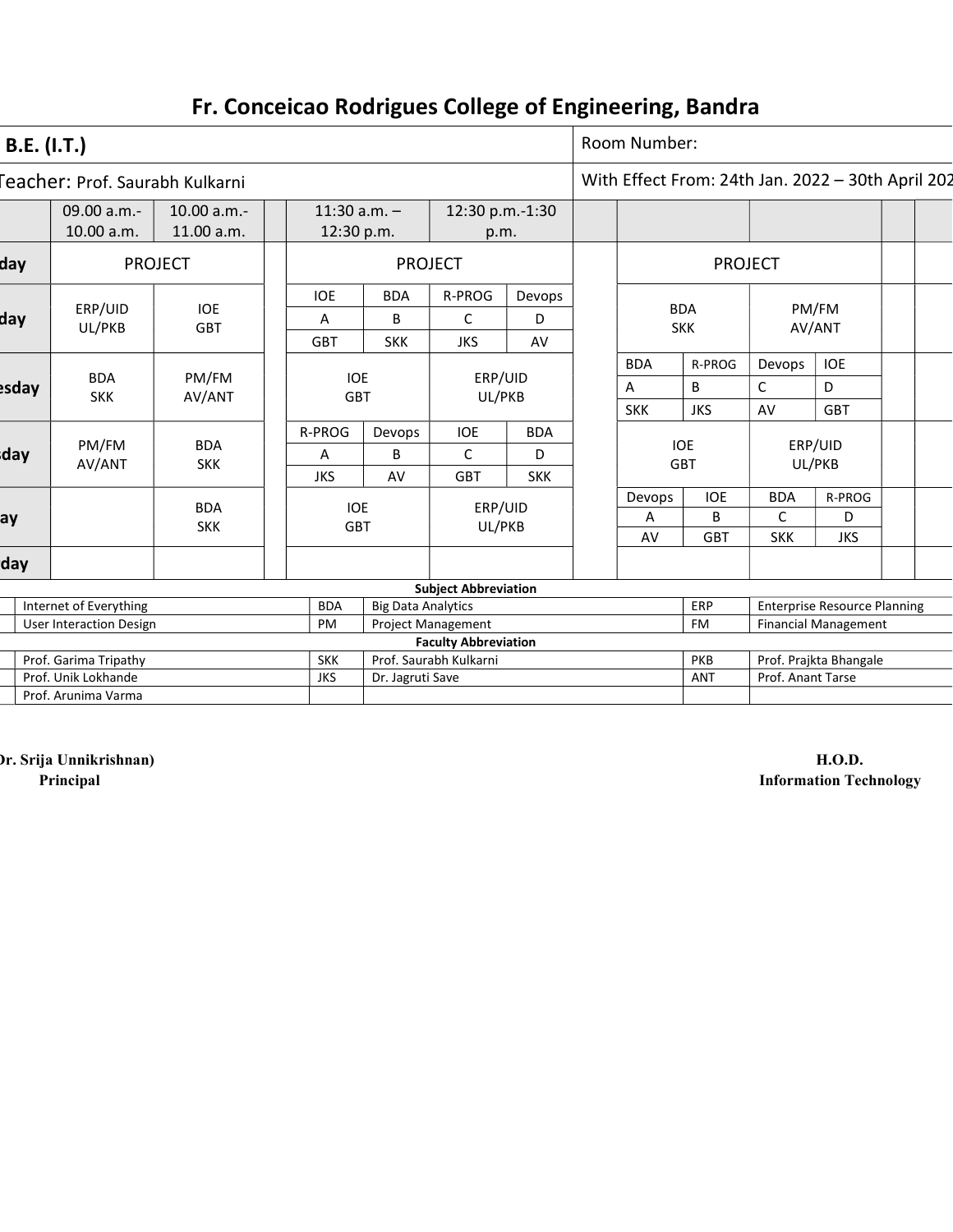|                                        | Room Number:        |                    |                        |            |                             |                       |                     |  |                                |            |                                 |                                                        |           |
|----------------------------------------|---------------------|--------------------|------------------------|------------|-----------------------------|-----------------------|---------------------|--|--------------------------------|------------|---------------------------------|--------------------------------------------------------|-----------|
| <b>Class: SE Mechanical</b>            |                     |                    |                        |            |                             |                       |                     |  |                                |            |                                 |                                                        |           |
| <b>Class Teacher: Dr. Vasim Shaikh</b> |                     |                    |                        |            |                             |                       |                     |  |                                |            |                                 | With Effect From: 24th Jan. 2022 - 30th April 2022     |           |
|                                        | $9.00 -$            |                    | $10.10 -$              |            | $11.20 -$                   |                       | 12.30-              |  | $13.30 -$                      |            | 14.30-                          | $15.30 -$                                              | $16.30 -$ |
|                                        | 10.00               |                    | 11.10                  |            | 12.20                       |                       | 1.30                |  | 14.30                          |            | 15.30                           | 16.30                                                  | 17.30     |
|                                        |                     |                    |                        |            |                             |                       |                     |  |                                |            |                                 |                                                        |           |
|                                        |                     |                    |                        |            |                             |                       |                     |  | <b>CNC</b>                     | IE         | <b>PYT</b>                      | <b>CNC</b>                                             |           |
| <b>Monday</b>                          | <b>KOM</b>          |                    | $EM - IV$              |            | FM                          |                       |                     |  | A                              | B          | $\mathsf{C}$                    | A                                                      |           |
|                                        | ΚJ                  |                    | <b>PVS</b>             |            | <b>DS</b>                   |                       |                     |  |                                |            |                                 | <b>VS</b>                                              |           |
|                                        |                     |                    |                        |            |                             |                       |                     |  | VS                             | <b>SJP</b> | <b>PKD</b>                      |                                                        |           |
|                                        |                     |                    | IE                     |            |                             |                       |                     |  | IE                             | <b>PYT</b> | <b>KOM</b>                      |                                                        |           |
| Tuesday                                | <b>KOM</b>          |                    | <b>SJP</b>             |            | CAD/CAM                     |                       |                     |  | A                              | B          | $\mathsf{C}$                    |                                                        |           |
|                                        | ΚJ                  |                    |                        |            | <b>DSSS</b>                 |                       |                     |  |                                |            |                                 |                                                        |           |
|                                        |                     |                    |                        |            |                             |                       |                     |  | <b>SJP</b>                     | <b>PKD</b> | KJ                              |                                                        |           |
|                                        |                     |                    |                        |            |                             |                       |                     |  | <b>PYT</b>                     | <b>KOM</b> | <b>CNC</b>                      | <b>CNC</b>                                             |           |
| Wednesday                              | IE                  |                    | <b>FM</b>              |            | EM-IV                       |                       |                     |  | A                              | B          | $\mathsf{C}$                    | $\mathsf C$                                            |           |
|                                        | <b>SJP</b>          |                    | <b>DS</b>              |            | <b>PVS</b>                  |                       |                     |  |                                |            |                                 |                                                        |           |
|                                        |                     |                    |                        |            |                             |                       |                     |  | <b>PKD</b>                     | KJ         | <b>VS</b>                       | <b>VS</b>                                              |           |
|                                        |                     |                    |                        |            |                             |                       |                     |  | <b>KOM</b>                     | <b>CNC</b> | IE                              | <b>CNC</b>                                             |           |
| Thursday                               | <b>KOM</b>          |                    | <b>FM</b>              |            | CAD/CAM                     |                       |                     |  | A                              | B          | $\mathsf{C}$                    | B                                                      |           |
|                                        | ΚJ                  |                    | <b>DS</b>              |            | <b>DSSS</b>                 |                       |                     |  |                                |            |                                 |                                                        |           |
|                                        |                     |                    |                        |            |                             |                       |                     |  | KJ                             | <b>VS</b>  | <b>SJP</b>                      | <b>VS</b>                                              |           |
| <b>Friday</b>                          |                     |                    | CAD/CAM<br><b>DSSS</b> |            | EM-IV<br><b>PVS</b>         |                       | IE<br><b>SJP</b>    |  | increased by 1 as per syllabus |            |                                 | Note: From 24th Feb 2022, lecture per subject will get |           |
| Saturday                               |                     |                    |                        |            |                             |                       |                     |  |                                |            |                                 |                                                        |           |
|                                        |                     |                    |                        |            | <b>Subject Abbreviation</b> |                       |                     |  |                                |            |                                 |                                                        |           |
| $EM -IV$<br><b>Engineering Maths</b>   |                     |                    |                        | <b>KOM</b> |                             | Kinematic of machines |                     |  | CAD/CAM                        |            | Computer Aided Design & Manuft. |                                                        |           |
| IE<br><b>Industrial Electronics</b>    |                     |                    |                        |            | <b>FM</b>                   |                       | Fluid Mechanics     |  |                                |            |                                 |                                                        |           |
|                                        |                     |                    |                        |            |                             |                       |                     |  |                                |            |                                 |                                                        |           |
| <b>PVS</b>                             | Prof. Pradeep Singh |                    |                        |            | KJ<br><b>DS</b>             |                       | Dr. Ketaki Joshi    |  | <b>DSSS</b>                    |            | Prof. D. S. S. Sudhakar         |                                                        |           |
| SP                                     |                     | Prof. Shilpa Patil |                        |            |                             |                       | Prof. Deepika Singh |  |                                |            |                                 |                                                        |           |

(Dr. Srija Unnikrishnan) H.O.D.

Principal **Mechanical Engineering**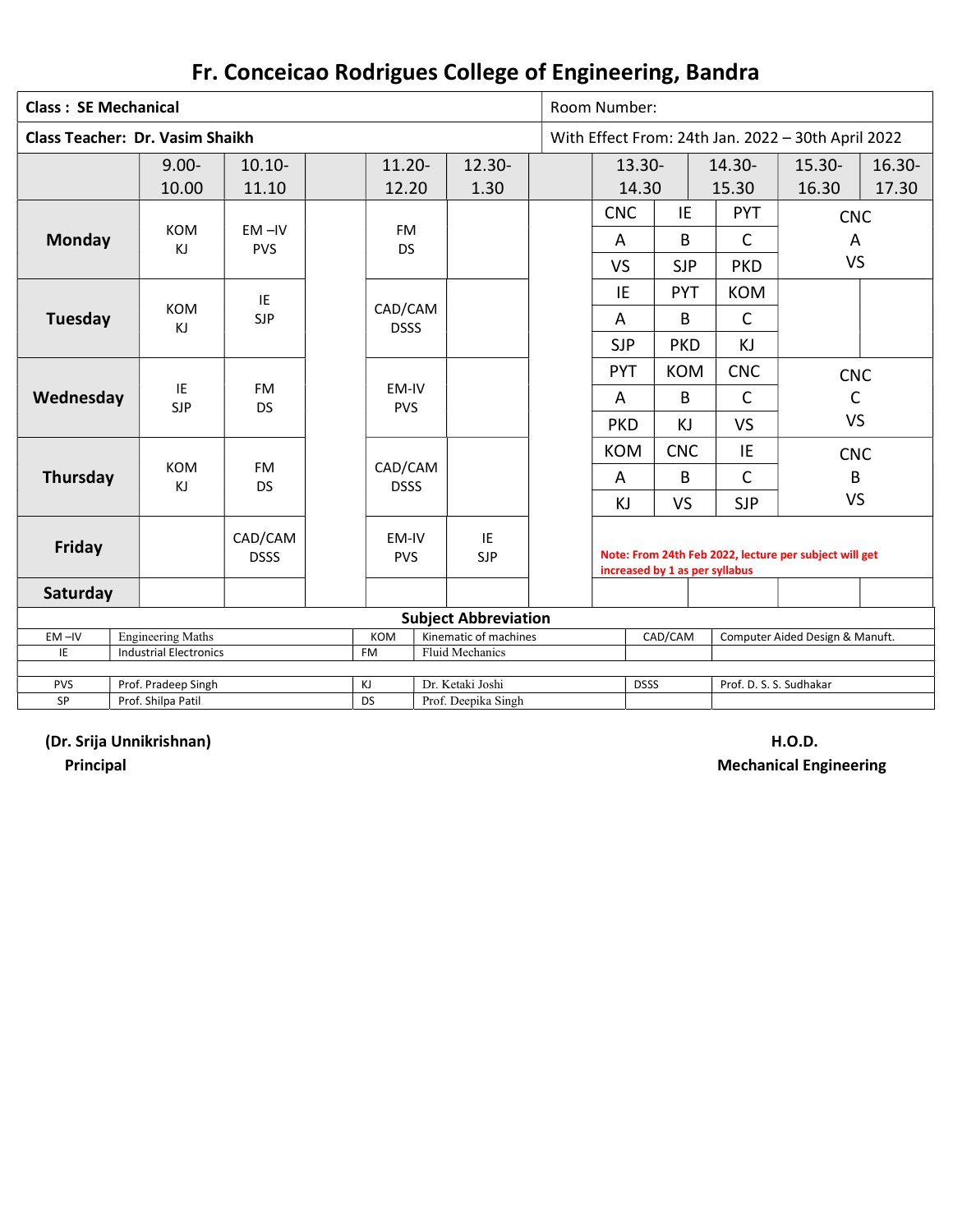|                                               |                                                                | <b>Class: TE Mechanical</b>               |                          |                                      |                          | Room Number:<br>With Effect From: 24th Jan. 2022 - 30th April 2022 |                                        |                                                       |                   |                         |                      |                                 |                                         |                                        |                    |
|-----------------------------------------------|----------------------------------------------------------------|-------------------------------------------|--------------------------|--------------------------------------|--------------------------|--------------------------------------------------------------------|----------------------------------------|-------------------------------------------------------|-------------------|-------------------------|----------------------|---------------------------------|-----------------------------------------|----------------------------------------|--------------------|
|                                               |                                                                | <b>Class Teacher: Prof. Deepika Singh</b> |                          |                                      |                          |                                                                    |                                        |                                                       |                   |                         |                      |                                 |                                         |                                        |                    |
|                                               |                                                                | $9.00 -$<br>10.00                         | $10.10 -$<br>11.10       | 10.4<br>$5 -$<br>11.0<br>$\mathbf 0$ | $11.20 -$<br>12.20       |                                                                    |                                        | $12.30 -$<br>1.30                                     | 13.00<br>13.30    | $13.30 -$<br>14.30      |                      |                                 | $14.30 -$<br>15.30                      | $15.30 -$<br>16.30                     | $16.30 -$<br>17.30 |
| <b>Monday</b>                                 |                                                                | <b>TRBM</b><br><b>DS</b>                  | <b>HVAC</b><br>VSJ       |                                      | A&AI<br>SAK              |                                                                    |                                        | <b>MD</b><br>KJ                                       |                   | <b>MD</b><br>A<br>KJ    | TM<br>B<br><b>DS</b> |                                 | <b>M&amp;A</b><br>$\mathsf{C}$<br>SK/MV | M&A<br>$\mathsf{C}$<br>SK/MV           |                    |
|                                               | MFT/TE<br>Tuesday<br>ANT/VSB                                   |                                           | <b>TRBM</b><br><b>DS</b> |                                      | <b>HVAC</b><br>VSJ       |                                                                    |                                        | <b>MD</b><br>KJ                                       |                   | TM<br>A<br><b>DS</b>    | M&A<br>B<br>SK/MV    |                                 | <b>HVAC</b><br>$\mathsf C$<br>VSJ       | M&A<br>B<br>SK/M                       |                    |
| <b>Wednes</b><br>day                          |                                                                |                                           | <b>MD</b><br>KJ          |                                      | A&AI<br>SAK              |                                                                    |                                        | MFT/TE<br>ANT/VSB                                     |                   |                         |                      |                                 |                                         |                                        |                    |
| Thursday                                      |                                                                | <b>TRBM</b><br><b>DS</b>                  | <b>MD</b><br>KJ          |                                      | MFT/TE<br>ANT/VSB        |                                                                    |                                        |                                                       |                   |                         |                      |                                 |                                         |                                        |                    |
|                                               | A&AI<br><b>HVAC</b><br>Friday<br><b>SAK</b><br>VSJ             |                                           |                          | <b>HVAC</b><br>A<br>VSJ              | <b>MD</b><br>KJ          | B                                                                  | <b>TM</b><br>$\mathsf{C}$<br><b>DS</b> |                                                       | M&A<br>A<br>SK/MV | <b>HVAC</b><br>B<br>VSJ |                      | <b>MD</b><br>$\mathsf{C}$<br>KJ | M&A<br>A<br>SK/M                        |                                        |                    |
|                                               | Saturday                                                       |                                           |                          |                                      |                          |                                                                    |                                        |                                                       |                   |                         |                      |                                 |                                         |                                        |                    |
|                                               | <b>Heating Ventilation and Air Conditioning</b><br><b>HVAC</b> |                                           |                          |                                      |                          |                                                                    |                                        | <b>Subject Abbreviation</b><br><b>Turbo Machinary</b> |                   |                         | A&AI                 |                                 |                                         | Automation and Artificail Intelligence |                    |
| <b>MFT</b><br><b>Metal Forming Technology</b> |                                                                |                                           |                          |                                      | <b>TRBM</b><br><b>MD</b> |                                                                    |                                        | Machine Design                                        |                   |                         |                      |                                 |                                         |                                        |                    |
| KJ                                            | Dr. Ketaki Joshi                                               |                                           |                          |                                      |                          | Prof. Saurabh Korgaonkar<br>SAK                                    |                                        |                                                       |                   |                         | <b>DS</b>            |                                 | Prof. Deepika Singh                     |                                        |                    |
| <b>ANT</b>                                    | Prof. Anant Tarse                                              |                                           |                          |                                      | VSJ                      |                                                                    |                                        | Dr V. S. Jorapur                                      |                   |                         |                      |                                 |                                         |                                        |                    |

(Dr. Srija Unnikrishnan) H.O.D.

**Principal** Mechanical Engineering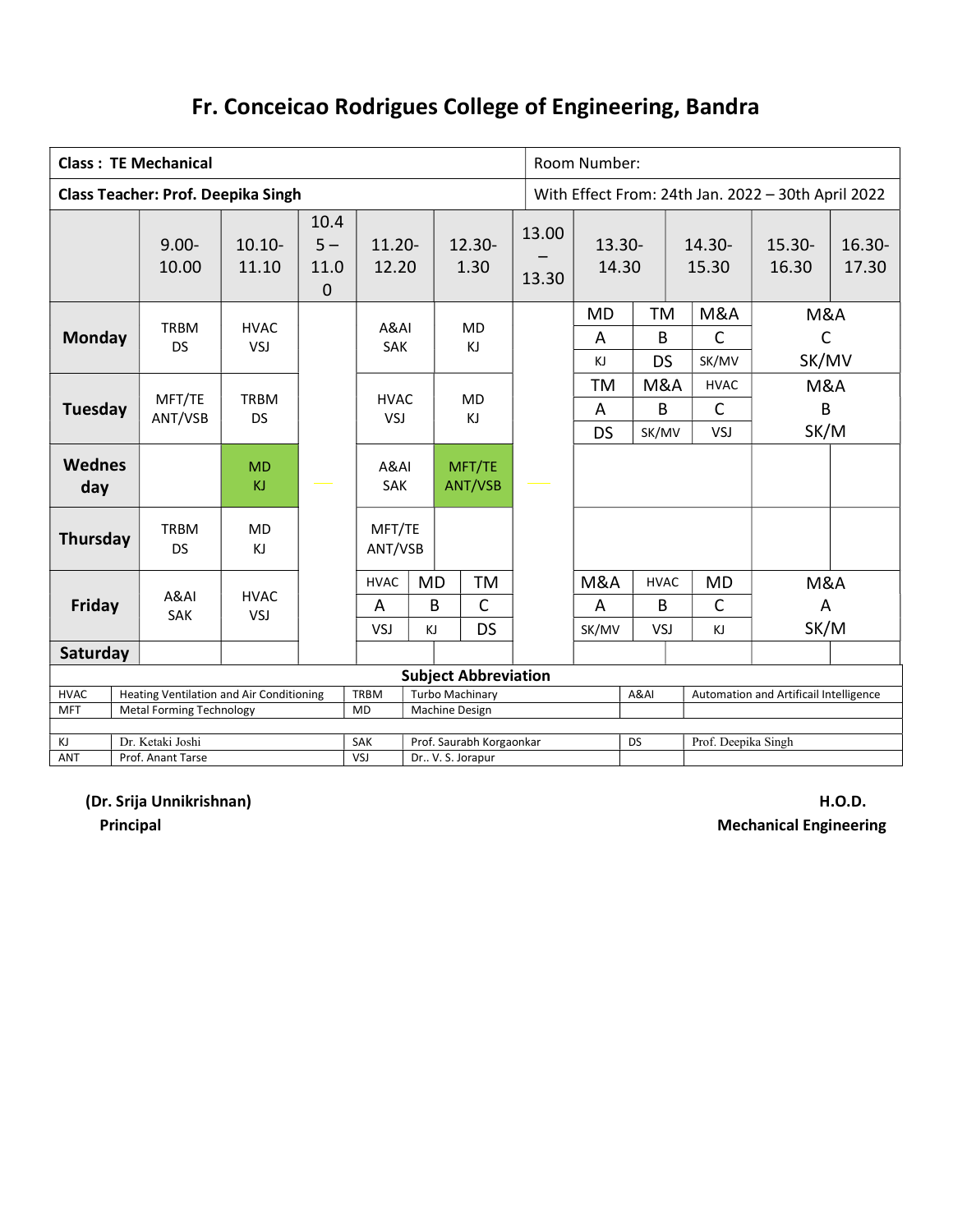|                                              |                                                                                                                                  | <b>Class: TE Production</b>              |                     |                |                    |                                                |                             | Room Number: |                |                    |              |                     |                                                    |                 |  |  |
|----------------------------------------------|----------------------------------------------------------------------------------------------------------------------------------|------------------------------------------|---------------------|----------------|--------------------|------------------------------------------------|-----------------------------|--------------|----------------|--------------------|--------------|---------------------|----------------------------------------------------|-----------------|--|--|
|                                              |                                                                                                                                  | <b>Class Teacher: Prof. Dipali Bhise</b> |                     |                |                    |                                                |                             |              |                |                    |              |                     | With Effect From: 24th Jan. 2022 - 30th April 2022 |                 |  |  |
|                                              |                                                                                                                                  | $9.00 -$<br>10.00                        | $10.10 -$<br>11.10  | 10.45<br>11.00 | $11.20 -$<br>12.20 |                                                | $12.30 -$<br>1.30           |              | 13.00<br>13.30 | $13.30 -$<br>14.30 |              | 14.30-<br>15.30     | 15.30-<br>16.30                                    | 16.30-<br>17.30 |  |  |
| <b>Monday</b>                                |                                                                                                                                  | IE<br><b>SKD</b>                         | MD II<br><b>MVR</b> |                | <b>OR</b><br>VSJ   |                                                |                             |              |                |                    |              |                     |                                                    |                 |  |  |
| Tuesday                                      | PE<br>IE<br>MD <sub>II</sub><br><b>SKD</b><br><b>MVR</b><br><b>ABR</b>                                                           |                                          | LSCM/RPT<br>SKD/DB  |                |                    |                                                |                             |              |                |                    |              |                     |                                                    |                 |  |  |
|                                              | Wednesd                                                                                                                          |                                          |                     |                | MD II              | AM                                             | DA                          |              |                | PE                 | MD II        | AM                  |                                                    |                 |  |  |
|                                              | <b>OR</b><br>LSCM/RPT<br>SKD/DB<br>VSJ<br>ay                                                                                     |                                          |                     | A              | B                  | $\mathsf{C}$                                   |                             |              | A              | B                  | $\mathsf{C}$ |                     |                                                    |                 |  |  |
|                                              |                                                                                                                                  |                                          |                     |                | <b>MVR</b>         | <b>DB</b>                                      | <b>SKK</b>                  |              |                | <b>ABR</b>         | <b>MVR</b>   | <b>DB</b>           |                                                    |                 |  |  |
|                                              |                                                                                                                                  |                                          |                     |                |                    |                                                |                             |              |                | DA                 | PE           | MD <sub>II</sub>    |                                                    |                 |  |  |
| Thursday                                     |                                                                                                                                  | PE<br><b>ABR</b>                         | IE<br><b>SKD</b>    |                | <b>OR</b><br>VSJ   |                                                |                             |              |                | A                  | B            | $\mathsf{C}$        |                                                    |                 |  |  |
|                                              |                                                                                                                                  |                                          |                     |                |                    |                                                |                             |              |                | SK                 | <b>ABR</b>   | <b>MVR</b>          |                                                    |                 |  |  |
|                                              |                                                                                                                                  | PE                                       |                     |                | MD II              |                                                |                             |              |                | AM                 | DA           | PE                  |                                                    |                 |  |  |
| Friday                                       |                                                                                                                                  | <b>ABR</b>                               | LSCM/RPT<br>SKD/DB  |                | <b>MVR</b>         |                                                |                             |              |                | Α                  | B            | $\mathsf{C}$        |                                                    |                 |  |  |
|                                              |                                                                                                                                  |                                          |                     |                |                    |                                                |                             |              |                | DB                 | <b>SMD</b>   | <b>ABR</b>          |                                                    |                 |  |  |
|                                              | Saturday                                                                                                                         |                                          |                     |                |                    |                                                |                             |              |                |                    |              |                     |                                                    |                 |  |  |
|                                              |                                                                                                                                  |                                          |                     |                |                    |                                                | <b>Subject Abbreviation</b> |              |                |                    |              |                     |                                                    |                 |  |  |
| MD II<br>PE                                  | Industrial Engineering<br>Machine Design II<br>IE<br><b>LSCM</b><br>Logistics and Supply Chain Management<br>Process engineering |                                          |                     |                |                    |                                                |                             |              |                |                    | OR           | Operations research |                                                    |                 |  |  |
|                                              |                                                                                                                                  |                                          |                     |                |                    |                                                |                             |              |                |                    |              |                     |                                                    |                 |  |  |
| <b>MVR</b><br>Prof. Miriyala Veerabhadra Rao |                                                                                                                                  |                                          |                     |                | <b>SKD</b>         | Dr. Sunil Kumar Das                            |                             |              |                |                    | VSJ          |                     | Dr. V. S. Jorapur                                  |                 |  |  |
| ABR                                          | Dr. Arun B. rane                                                                                                                 |                                          |                     |                |                    | Prof. Saurabh Kulkarni<br>SMD<br>Sarika Davare |                             |              |                |                    |              |                     |                                                    |                 |  |  |

(Dr. Srija Unnikrishnan) H.O.D.

Principal Production Engineering